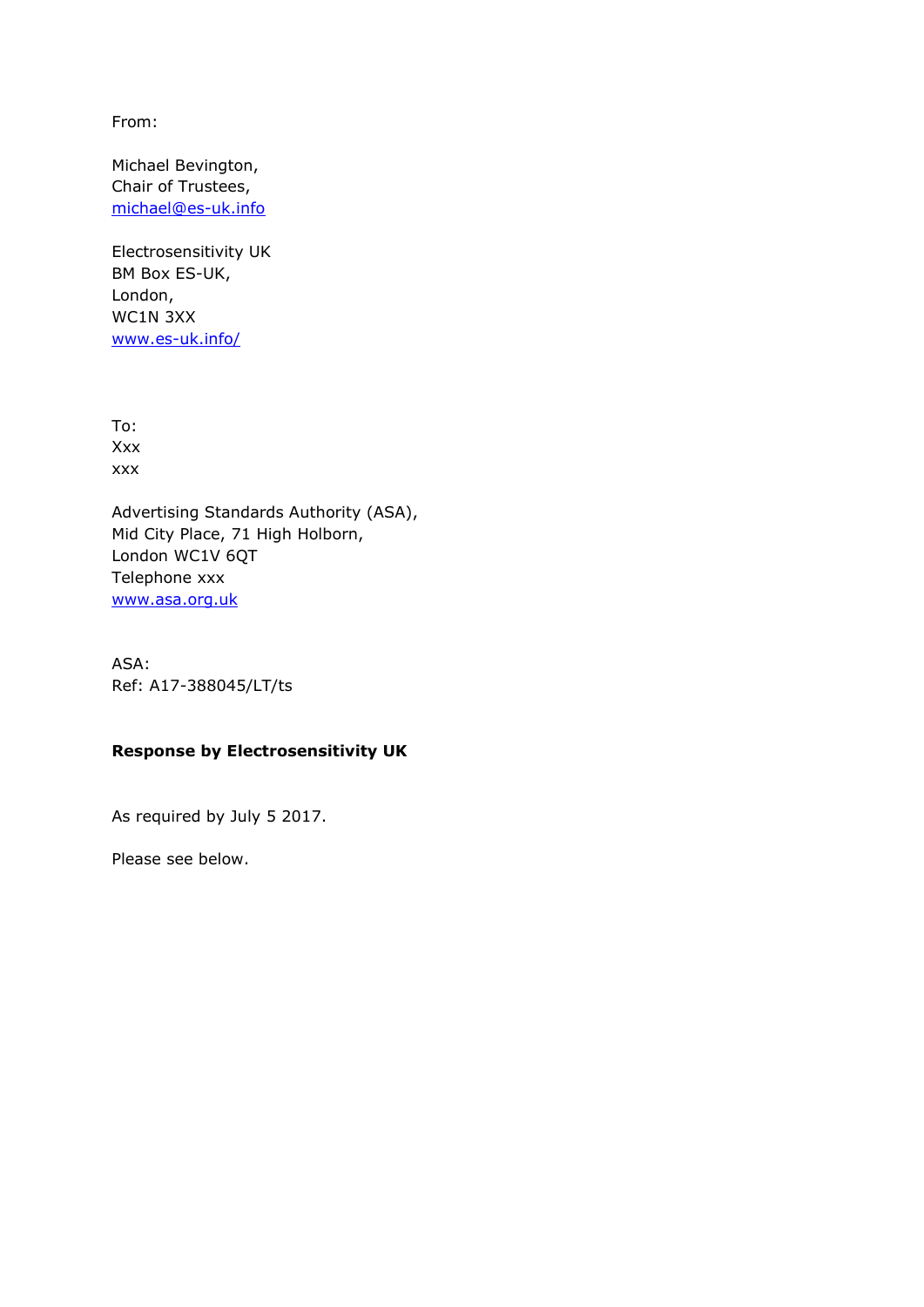### ASA: Ref: A17-388045/LT/ts

(Complaint about a poster seen at King's Cross Station in May 2017)

#### **Response by Electrosensitivity UK**

#### **Contents:**

| 1. Introduction                                                    |         |
|--------------------------------------------------------------------|---------|
| 2. Rule 3.1 Misleading Advertising: invalid complaint              | page 3  |
| 3. Rule 3.7 Substantiation: invalid complaint                      | page 5  |
| 4. World Health Organization: invalidated WHO claim                |         |
| and invalid complaint                                              | page 6  |
| 5. Earlier ASA rulings: invalid comparisons                        | page 12 |
| 6. Invalid anonymity in specialised medical areas,                 |         |
| especially for ASA adjudication                                    | page 14 |
| 7. Growing societal acceptance of intolerance to low-level         |         |
| electromagnetic exposure as a disability and functional impairment | page 15 |
| 8. Conclusion Overall: completely valid advert                     | page 17 |
|                                                                    |         |
| Studies, attached and linked<br>page 18                            |         |
|                                                                    |         |

| Studies, attached and inked | page 10 |
|-----------------------------|---------|
| References, additional      | page 22 |
| <b>Bibliographies</b>       | page 23 |

#### **1. Introduction**

As a charity which has long specialised in the scientific claims in this complex health area, we checked carefully that our advert was legal, decent, truthful and honest, and avoided any implications of it possibly being considered misleading or unsubstantiated. All the scientific professors and experts who have seen it and commented on it have applauded it as being just that - totally scientifically accurate without any possibility of a challenge at all. Clearly the complainants are not familiar with the latest research in this rapidly expanding and developing area of public health.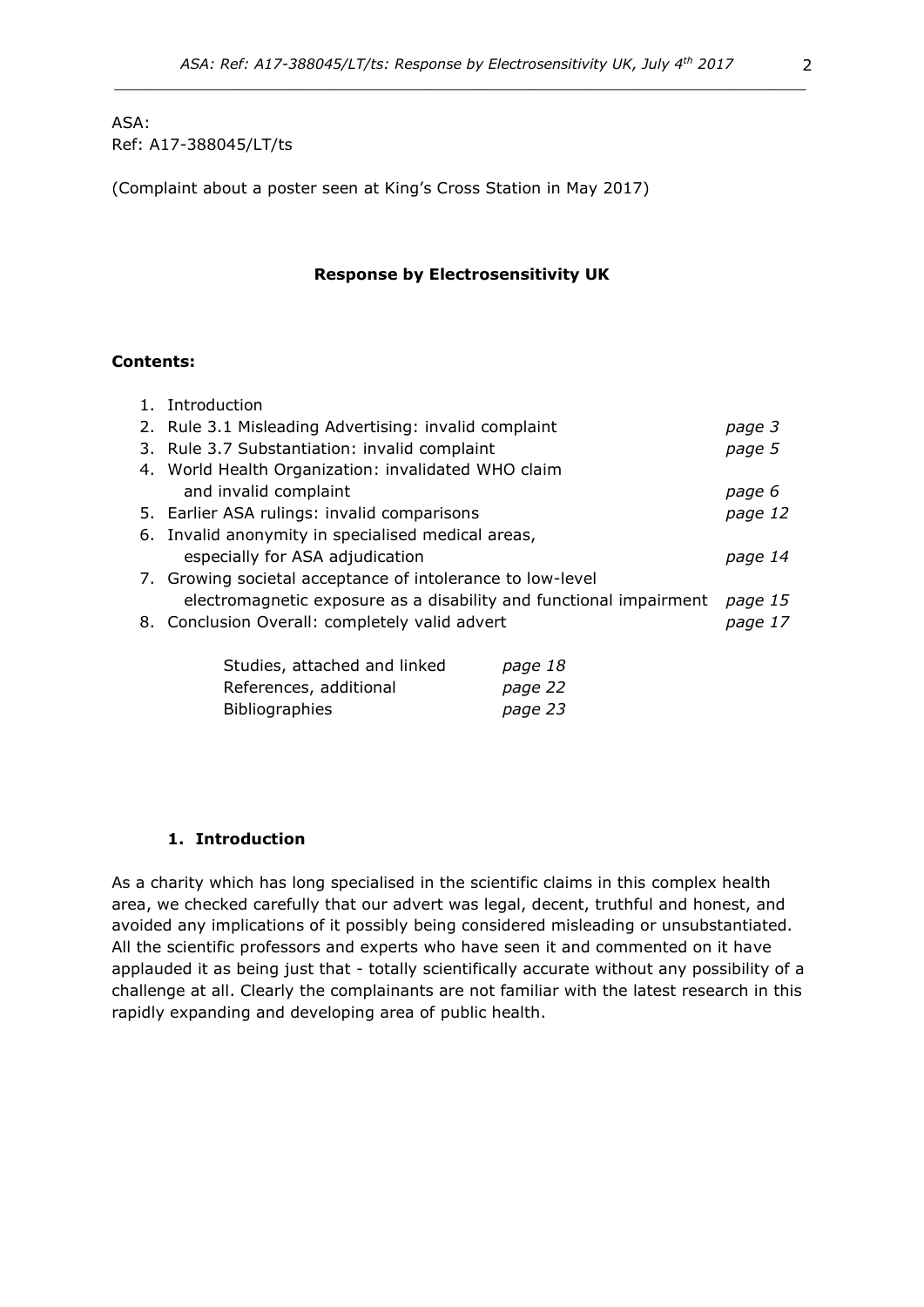#### **2. Rule 3.1 Misleading Advertising: invalid complaint**

The wording of the advert was chosen deliberately to avoid being misleading in any way.

*"Worth the risk? It's your call. More and more research is starting to show potential health risks from mobile and cordless phones, WiFi and other electromagnetic fields."* 

#### *(a) "Worth the risk? It's your call."*

- (i) This question and the following statement are clearly completely uncontentious. Either by themselves or with what follows they are not misleading in any possible reading by any member of the public. Together they simply suggest that the reader may wish to continue reading about the potential risk, or not.
- (ii) Everyone now knows that low-level exposure to electromagnetic radiation carries a risk. This is why all mobile phones come with warnings about keeping the phone a sufficient distance from the body to reduce the known risk. These instructions explain that if the user holds the mobile phone closer to the head than the prescribed distance, then the person using it is exceeding the risk that the UK and other governments deem acceptable and it could cause adverse effects on health and well-being.
- (iii) The UK government and the other organisations like the World Health Organisation (WHO) and International Commission on Non-Ionizing Radiation Protection (ICNIRP) have published numerous documents advising the public about the risks of electromagnetic exposure since the 1970s and 1980s. Their websites deal extensively with this issue. It is in no way misleading to refer to this known risk.
- (iv) The information in the advert explains this known risk in terms of giving further information about the ever-increasing number of peer-reviewed scientific studies showing the potential risk for a number of adverse health outcomes. The use of the question format gives a member of the public full control over how they react to the further information. This is not misleading.
- (v) The question about risk is reinforced later by the use of the phrase "potential risk". The wording is therefore absolutely truthful and honest in giving the member of the public their own choice by simply providing very basic information alluding to the current state of scientific research. To say there is no potential risk, or to say that there is no or reducing evidence, would be completely dishonest and untruthful. The use of the additional term "potential" deliberately reinforces the notion that the information provided is nuanced with appropriate caveats to cover every case and all members of the public would see it in this light.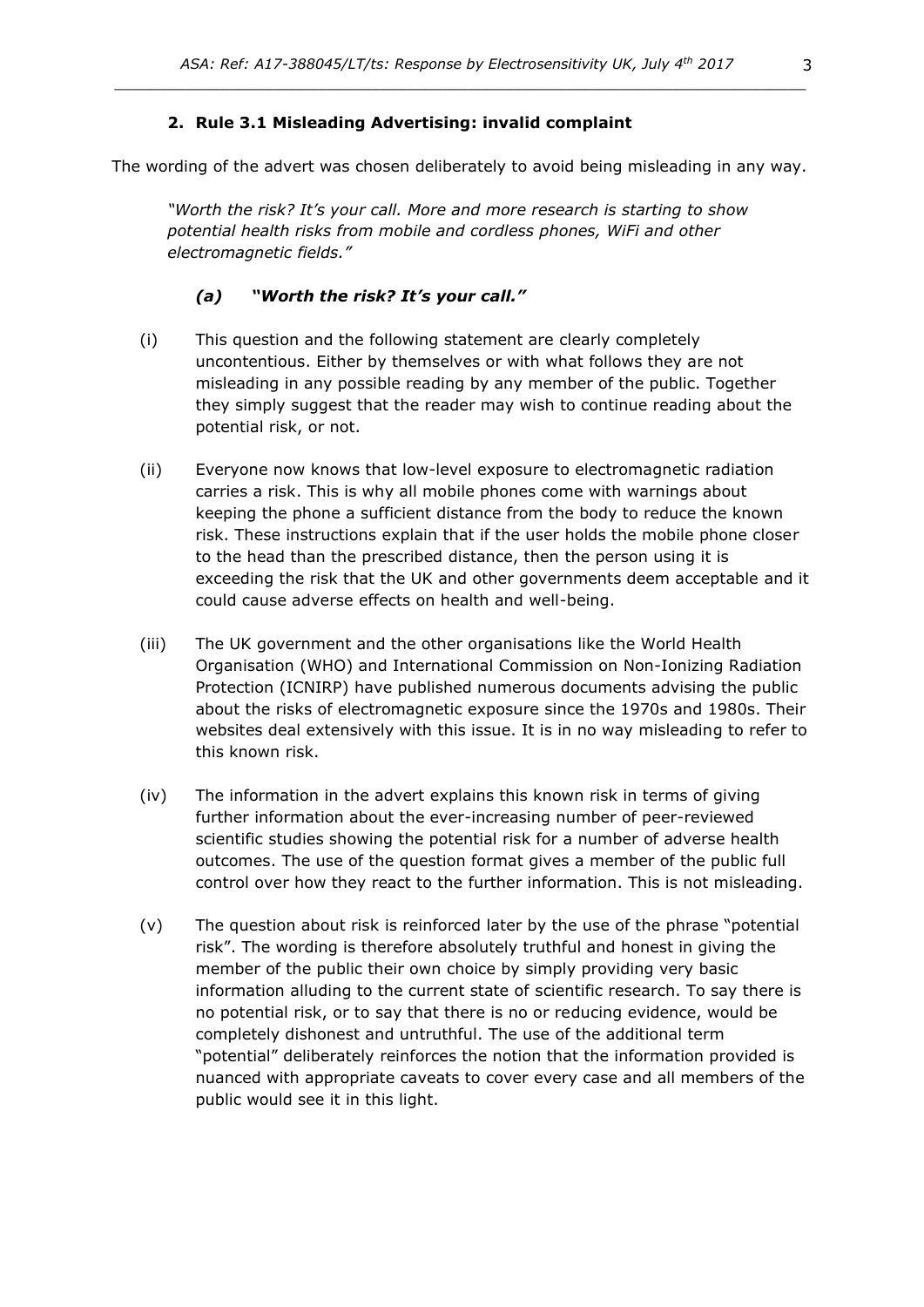# *(b) "More and more research is starting to show potential health risks from mobile and cordless phones, WiFi and other electromagnetic fields."*

- (i) There are vast numbers of peer-reviewed studies confirming adverse health effects from low-level electromagnetic exposure. See below for some references to this enormous number of studies. Some experts reckon that there are now some 20,000 relevant peer-reviewed studies.
- (ii) The number of these studies is increasing rapidly and has been doing so steadily over the last 65 years or more, with many of the best studies now coming from China, Iran and Turkey which produced few studies until a few decades ago. There is no serious scientist who is up-to-date with this rapidly expanding area of health research who would have the slightest hesitation is accepting this statement as completely accurate and factual. To state otherwise would be untruthful and dishonest and thus blatantly misleading.
- (iii) All governments and regulators accept that this is the case. That is why many groups regularly update their safety guidelines, including the UK which last introduced new EM regulations under a year ago. They also update their advice to the public on how to reduce their exposure, and increasing numbers of countries have introduced bans on WiFi, mobiles and cordless phones in nurseries and schools in just the last few years.
- (iv) The list of 15 symptoms and health outcomes associated with low-level electromagnetic exposure are just a tiny proportion of perhaps 80 known symptoms and 30 conditions which could have been listed with the support of peer-reviewed studies. If anything, it could be objected that, by giving so few of the know risks, the advert is misleading the public into thinking that the potential risk from low-level electromagnetic exposure is relatively small, whereas in fact it covers a much larger number of outcomes. We decided, however, not to overwhelm the reader with too much information, but give sufficient so that the reader would understand some of the neurological and cancer outcomes now associated with low-level electromagnetic exposure in the peer-reviewed literature and then decide whether to research further.

#### **(c) Conclusion: The advert's wording is not misleading**

Our charity adopts evidence-based science and therefore deliberately chose the wording of the advert so that we could be absolutely certain that it would not, and could not, mislead any reader, however knowledgeable or not about this subject. We were pleased to receive so many positive comments on the wording and to know that we had hit the right tone without exaggerating or minimising the potential risk. We were especially pleased that involved scientists and health experts in this area agreed fully with the wording. To have removed mention of potential risk, the increasing number of research studies, or known and linked outcomes of adverse effects on health and well-being from low-level electromagnetic exposure would have made the advert misleading, dishonest and untruthful, as well as pointless.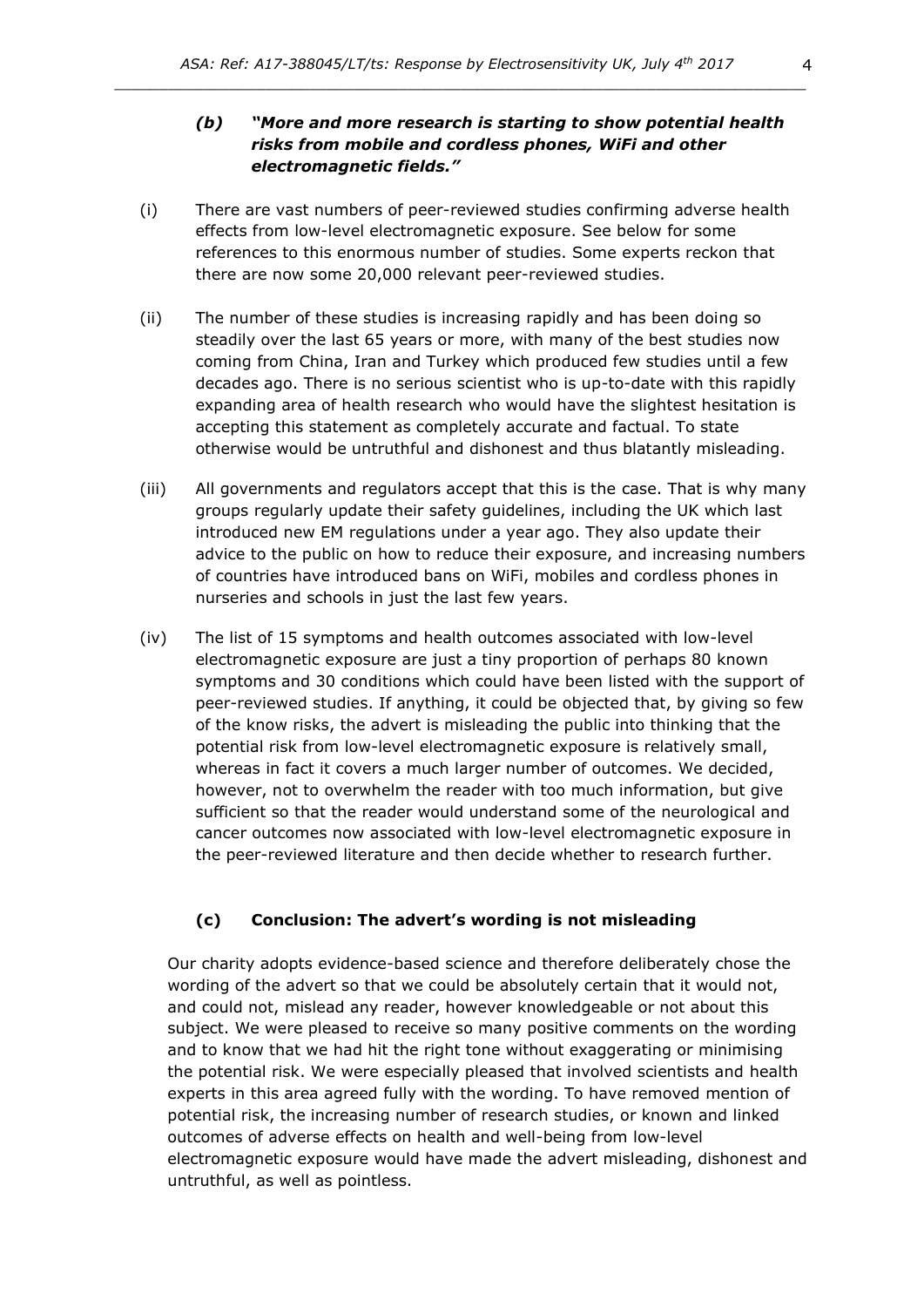### **3. Rule 3.7 Substantiation: invalid complaint**

The other area of the alleged complaints is said to be that of Substantiation. If this is actually part of the complaints, it is absolutely extraordinary and suggests that the complainants are not experts in this area of adverse effects on health and well-being.

- (i) As explained above in paragraph 2 (b) (i), anyone with detailed knowledge of this area of health will know that there are many thousands of relevant peerreviewed studies where often around 80% in any one area show adverse health effects. The number of these studies has been increasingly rapidly over the last few years and they have become much more detailed in their approach to molecular, genetic and epigenetic effects, protein expression, effects on VGCCs, lipids, melatonin, autonomic nervous effects, oxidative stress, DNA breaks, spin resonance etc., establishing both the known outcomes and, increasingly, their pathways and mechanisms, often as copromoters or co-agents at particular windows of frequency and signal pattern.
- (ii) Although the ASA says it will not consider a study unless it is presented in full, I cannot conceive how I can provide thousands of complete studies or whether the ASA has time to read them within a few days. I have spent over ten years reading many of these studies but I do not know of anyone who claims to have read all of them yet. $<sup>1</sup>$ </sup>
- (iii) It is clear that the complainants have not read such studies if they claim that the advert's very nuanced and tempered statements are not substantiated. A complaint of lack of substantiation cannot be validated against the careful wording of the advert, given the sheer volume of peer-reviewed evidence.
- (iv) I myself have some familiarity with this medical area, having written one of the few books on sensitivity to low-level electromagnetic exposure; it has over 1,800 references ( $1^{st}$  ed. 2010,  $2^{nd}$  ed. 2013). Since then I have read many times that number of studies and collated a few of them in select lists (see attached documents), as well as publishing related papers.

#### **Conclusion: The advert's wording is fully substantiated**

The sheer weight of evidence of thousands of peer-reviewed studies over the last 65 years provides full substantiation for the very limited wording of the advert. To claim that the advert's wording is unsubstantiated would be absurd scientifically and factually. Such an invalid complaint would, of necessity, be itself completely unsubstantiated and incapable of substantiation.

 $<sup>1</sup>$  An excellent general introduction to the evidence are the [BioInitiative Reports](http://www.bioinitiative.org/) of 2007 and 2012, regarded by</sup> the majority of scientists as the best over-view of the subject.

For thousands of studies showing the same adverse effects but from over 45 years ago, see the US Naval Medical Research Inst.: ["Bibliography of Reported Biological Phenomena and Clinical Manifestations attributed](http://www.justproveit.net/sites/default/files/prove-it/files/military_radiowave.pdf)  [to Microwave and Radio-](http://www.justproveit.net/sites/default/files/prove-it/files/military_radiowave.pdf)Frequency Radiation" (1971) (2,308 refs)

For studies with useful bibliographies covering new aspects of this area, such as protein expression, oxidative stress, genetic and epigenetic effects, and VGCCs etc, see: Rosch PJ (ed.) Bioelectromagnetic and Subtle [Energy Medicine](http://www.amazon.com/Bioelectromagnetic-Subtle-Energy-Medicine-Second/dp/1482233193) CRC Press (2nd ed., 2014), 672 pages.

See also many more bibliographies appended to the end of this response.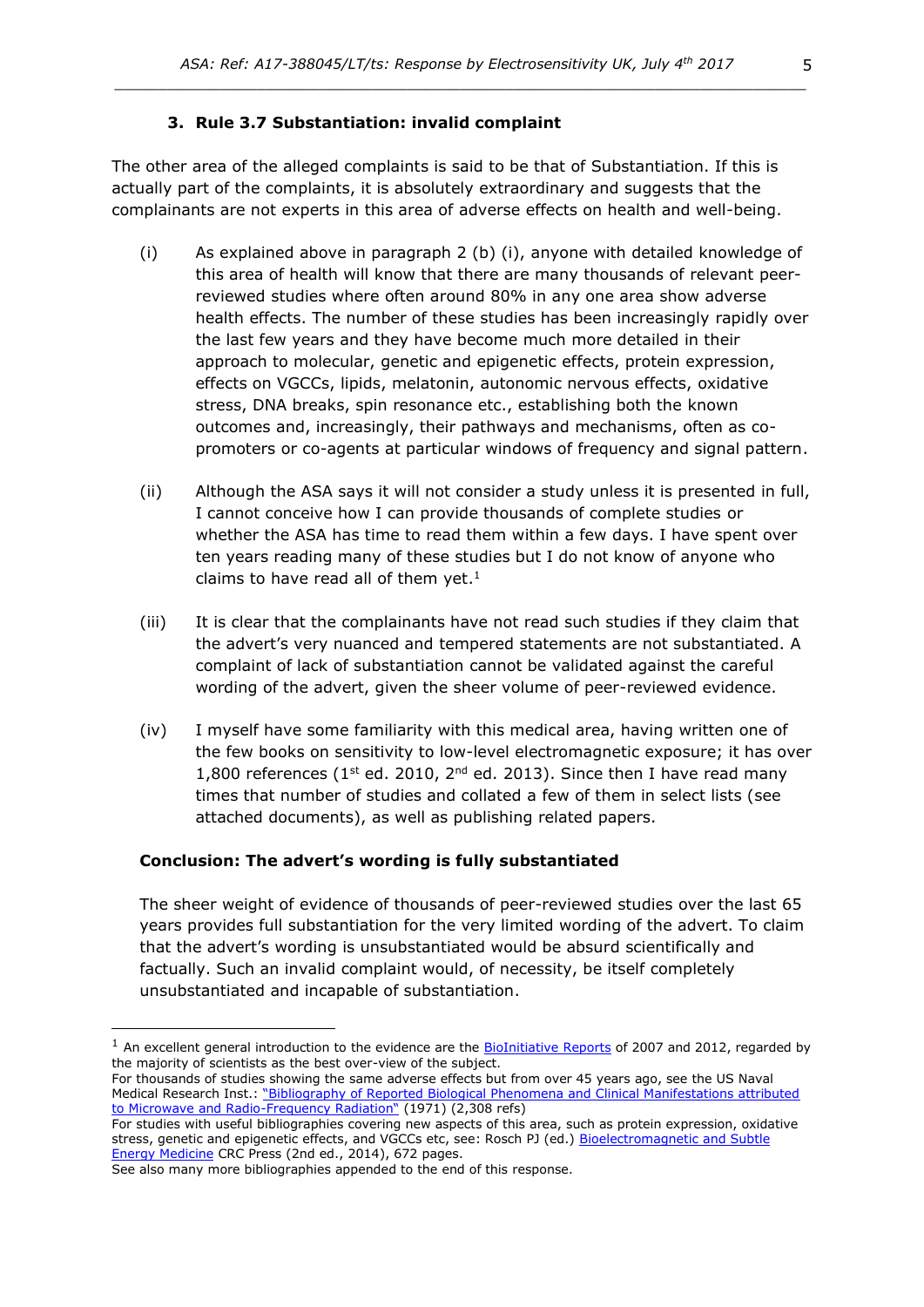#### **4. World Health Organization: invalidated claim and invalid complaint**

The ASA's letter dated 26 June 2017 makes reference to the World Health Organization's Fact sheet N°193 "Electromagnetic fields and public health: mobile phones" (Reviewed October 2014).

This WHO sheet 193 is not relevant to the overwhelming evidence of adverse effects on health and well-being from low-level electromagnetic exposure, already referred to above, because its makes an invalidated claim. It is therefore irrelevant to the wording of the advert which remains entirely valid, and renders a complaint based on this WHO sheet 193 invalid.

- (a) This WHO sheet 193 lacks any peer-reviewed evidence about the adverse effects on health and well-being from low-level electromagnetic exposure, apart from the IARC's finding of 2011 that low-level electromagnetic exposure is a 2B human carcinogen, and the guidelines recommended by the ICNIRP and the IEEE, where the former admits to studies finding adverse outcomes like cancer from ELF which is one of the frequencies produced by many mobile phones.
- (b) Both of these guidelines by the ICNIRP and IEEE are based on the long invalidated hypothesis mistakenly proposed in the USA by Herman Schwan in 1953, that the only adverse health effect from low-level electromagnetic exposure is acute heating of 1 degree or above, measured as averaged over 6 minutes for a healthy adult male. This hypothesis is considered by the majority of scientists as absurd since the body can often increase its temperature by this amount and yet does not thereby generate the established neurological and cancer effects caused by low-level electromagnetic exposure. In contrast, the USSR in 1958 adopted biological safety limits based on established chronic and cumulative effects of low-level electromagnetic exposure, not on irrelevant heating ones like the WHO/ICNIRP.
- (c) This WHO sheet 193 is now entirely out of date. There have been many studies establishing and confirming that wireless radiation as from mobile phones is both a cancer promoter and a cause of cancer in long-term users. See studies below.
- (d) This WHO sheet 193 states (June 2017) that the "WHO will conduct a formal risk assessment of all studied health outcomes from radiofrequency fields exposure by 2016." This risk assessment, of course, has been delayed because it is now impossible for the WHO to produce an accurate scientific assessment without admitting the established adverse effects on health and well-being from mobiles phones as a confirmed tumour promoter and as the cause of cancer in long-term users of mobile phones. In the draft stages of their risk assessment the WHO tried to omit reviewing the relevant studies, but they were caught out by the experts. The WHO is now in the dilemma of either following the science and admitting the established evidence of harm from wireless radiation, or producing another unsubstantiated claim which lacks scientific evidence.
- (e) This WHO sheet 193 claims, again without supporting evidence, "To date, no adverse health effects have been established as being caused by mobile phone use." This claim is invalid and based on inaccurate and unsubstantiated evidence.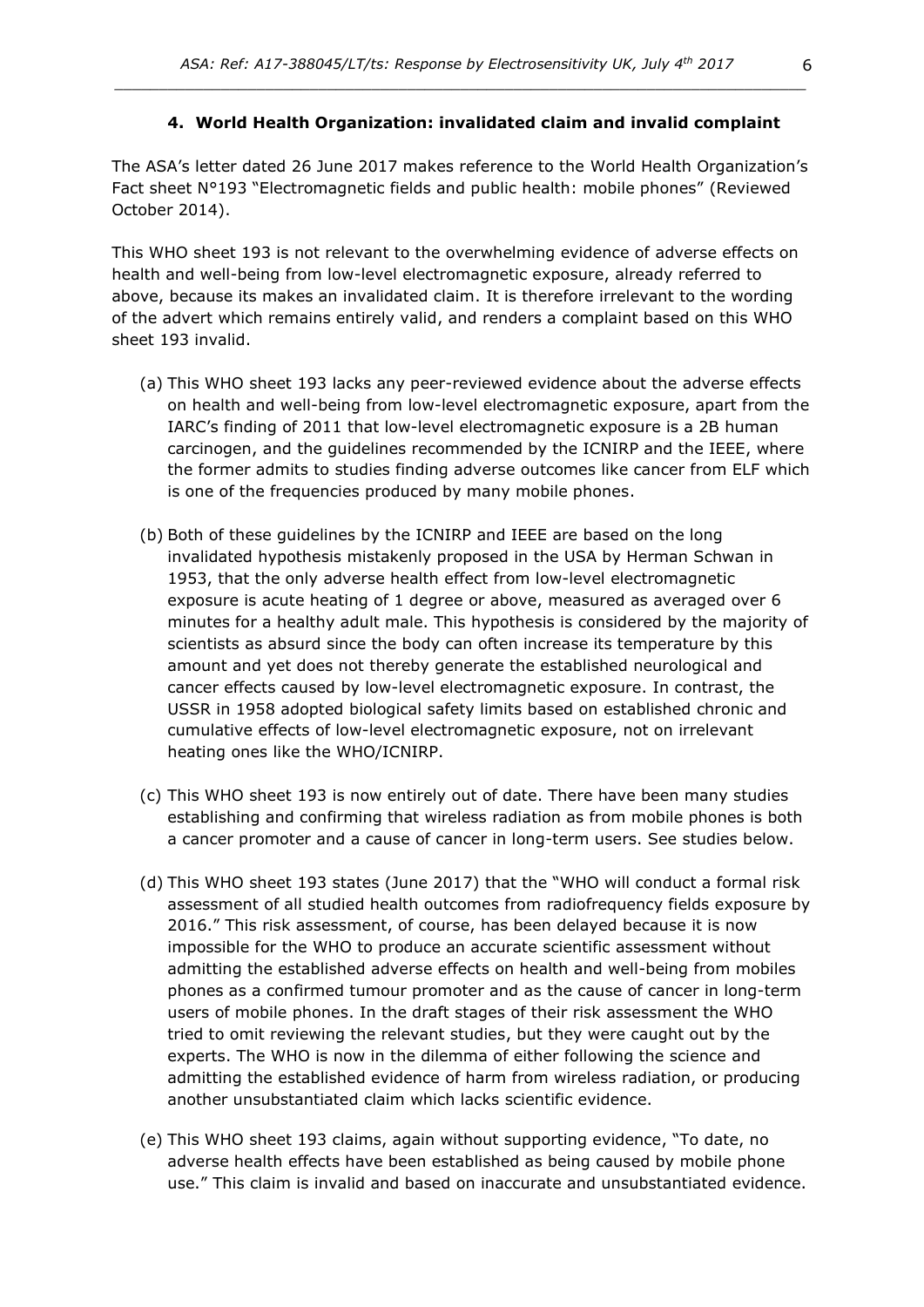The world's leading experts found increased risk of tumours from mobile phone use in 2002, long before this document of 12 years later. This and many supporting studies confirming the association was one of the major factors as to why WHO's IARC classified all radio and microwave frequencies as a 2B human carcinogen in 2011.

- (f) This WHO sheet's claim of "no adverse health effects" established is totally invalid Even just the 20 convincing studies listed under the intolerance symptoms found by people using mobile phones, in the "Select Studies" attached, shows how invalid this claim is now. In addition there are the many studies now showing cancer and other adverse health outcomes from the use of mobile phones. Cancer from microwave radar exposure was established in the 1990s and some frequencies and modulations used by mobile phones have similarities with those used in radar.
- (g) According to people who classified wireless radiation as from mobile phones as a 2B human carcinogen in 2011 based on human studies, the evidence since 2011 has accumulated to such an extent, for instance by confirmation of tumour promotion in animal studies at both ELF and RF/microwave, $<sup>2</sup>$  that this requires</sup> that the WHO/IARC classification of both ELF and RF/microwave is raised from class 2B to a minimum of class 2A probable human carcinogen rating.
- (h) Also since the human carcinogen classification of 2011, the \$25m National Toxicology Programme in the USA, the gold standard of all studies in the area of cancer and low-level electromagnetic exposure, confirmed that low-level electromagnetic exposure is a definite carcinogen. The NTP unusually released its findings early, in 2016, to ensure that governments and regulators could take action to protect their populations from what is now a confirmed carcinogen.
- (i) Moreover, further confirmation of mobile phones causing cancer and brain tumours has now been established in three separate centres, thus confirming the link without any doubt. This means that the evidence will now require all radio and microwave frequencies to be raised to not just a class 2A probable, as required by the animal studies confirming it as a tumour promoter, but now to a class 1 certain category. The leading world experts in this area concluded: "The nine Bradford Hill viewpoints on association or causation regarding RF radiation and glioma risk seem to be fulfilled in this review. Based on that we conclude that glioma is caused by RF radiation. Revision of current guidelines for exposure to RF radiation is needed."<sup>3</sup>
- (j) There is, therefore, more than enough evidence to support the advert's wording and show that the WHO sheet 193 is out of date and invalidated, and thus invalid as the basis for a complaint. Nevertheless it is not surprising that people apparently sympathetic to the wireless industry and like-minded governments complain to the ASA if there is any indication of this scientific evidence, since

<sup>&</sup>lt;sup>2</sup> Lerchl A et al: "Tumor promotion by exposure to radiofrequency electromagnetic fields below exposure limits for humans" *Biochem Biophys Res Commun.* (2015) PMID: [25749340.](http://www.ncbi.nlm.nih.gov/pubmed/25749340)

Sofftitti M et al: "Life-span exposure to sinusoidal-50 Hz magnetic field and acute low-dose γ radiation induce carcinogenic effects in Sprague-Dawley rats" *Int J Radiat Biol.* (2016) PMID: [26894944.](http://www.ncbi.nlm.nih.gov/pubmed/26894944)

 $3$  Carlberg M et al.: "Evaluation of Mobile Phone and Cordless Phone Use and Glioma Risk Using the Bradford Hill Viewpoints from 1965 on Association or Causation" *Biomed Res Int.* (2017) [PMID: 28401165.](https://www.ncbi.nlm.nih.gov/pubmed/28401165)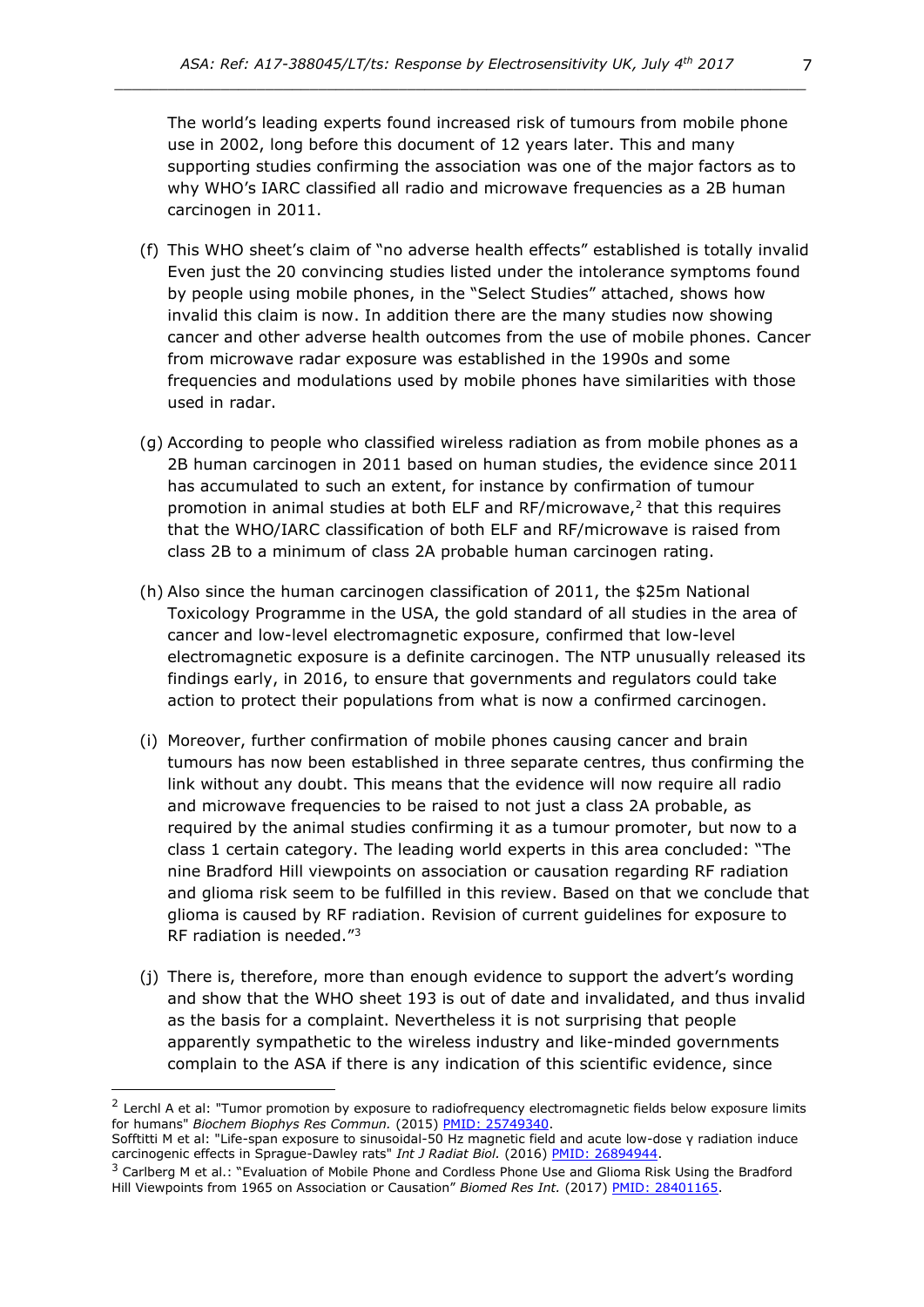supporters of the wireless industry exert enormous pressure to ensure that this type of news is not reported in the mainstream media.

- (k) One reason why this WHO sheet 193 is fundamentally wrong and invalidated by current research is that it not peer-reviewed. The WHO sheet 193 could never be published in a reputable peer-reviewed journal with its inaccurate and invalidated claims. In contrast the dozens of peer-reviewed studies now showing that longterm exposure to mobile radiation can cause adverse effects on health and wellbeing, including brain tumours and cancer, mean that if the WHO chooses instead to present accurate evidence it will be required to admit the link.
- (l) In fact this WHO sheet 193 comes under the supervision of the WHO Team Leader for Radiation and the head of the WHO's EMF Project, Emilie van Deventer. She has refused to say who, other than herself, authorises such inaccurate claims. She, of course, is not the medical physician whom most people would expect to be in charge of this aspect of the WHO's health risk assessment, but a trained electronics engineer who has worked for the electronics industry. This means that all such anonymous statements on EMFs by the WHO are rendered worthless without peer-review and substantiated evidence.
- (m) Van Deventer was made head of the WHO's EMF Project to follow Repacholi, who has also worked for the wireless industry. The aim of the WHO's EMF Project, established in 1996, was to deal with the "EMF problem" of the many people who even then had been made ill by low-level man-made electromagnetic exposure. Although the aim was to contain EMF health "problem" and finish the Project by 2006, the vastly increasing evidence of harm has made this impossible, despite immensely strong wireless industry pressure to stop research altogether and pretend that some tens of thousands of peer-reviewed studies are all wrong. The WHO and WHO EMF Project's statements so far, such as sheet 193, and their failure to update them to provide accurate evidence of established harm, indicate that such sheets remain worthless for scientific purposes, as opposed to suiting those regulators and governments wishing to continue with high levels of wireless irradiation of the general population.
- (n) This major conflict of interest, exemplified by the WHO EMF Project, not only renders all the WHO's negative claims on health effects of wireless and electrical fields liable to challenge. It also means that they are regarded as worthless by the majority of independent scientists. Thus in 2015 the International EMF Scientist Appeal was launched directly to the general secretary of the United Nations, the parent body of the WHO, and to the director general of the WHO to sort out this appalling mess in the WHO and bring in some established science and health experts  $(link)$ . It has now been signed by over 200 of the leading experts in this field.
- (o) Although it may seem incredible, the sole presentation which the WHO's van Deventer gave at the BioEM2017 conference in June 2017 was apparently advocating the use of mobile devices, not on their health risks, although that would appear to be her job remit. She also has links with the ICNIRP, a private group of like-minded members who cling to the invalidated minority viewpoint that still denies non-thermal effects, even though the vast majority of scientists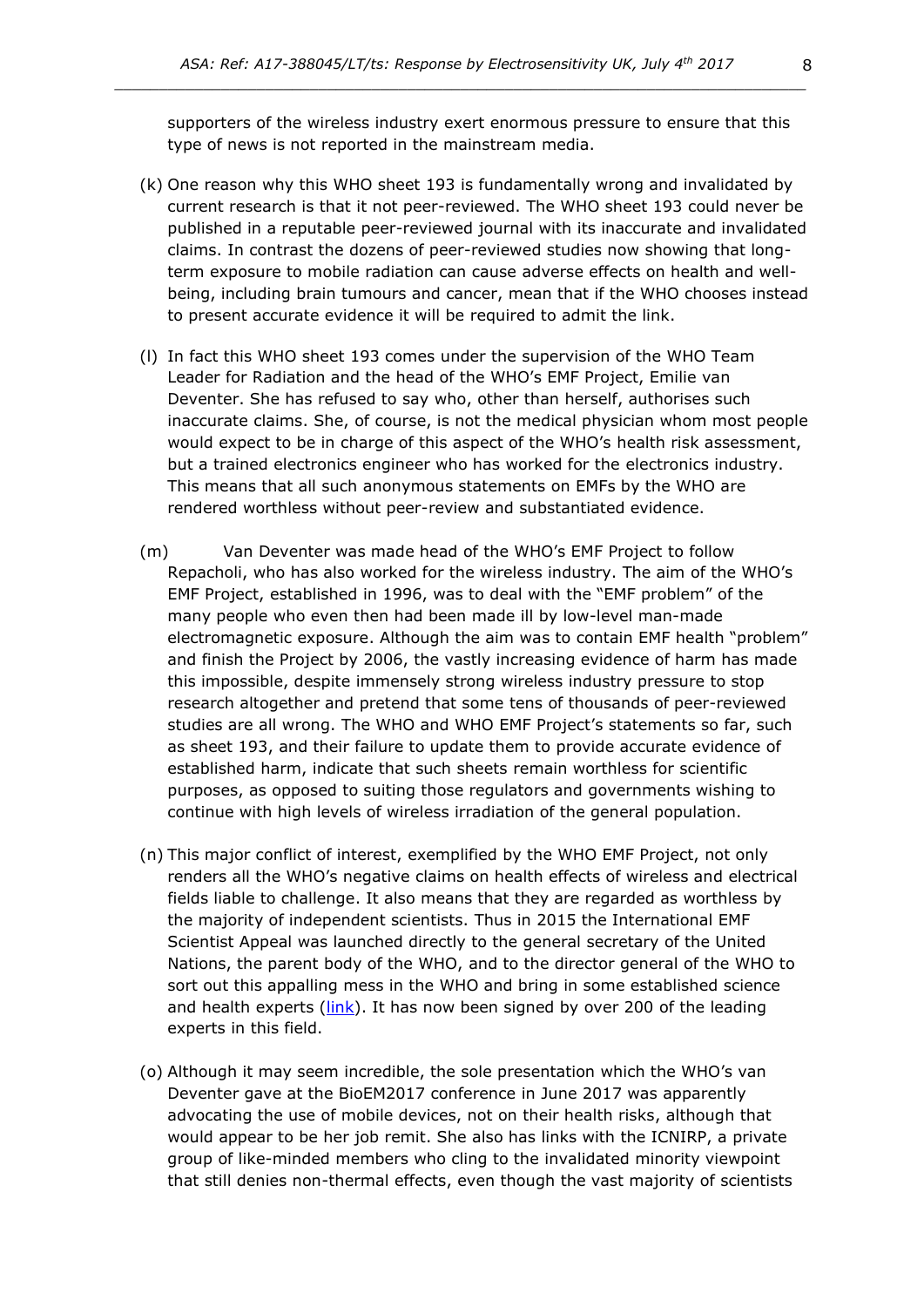now accept them, as the USSR has since 1958. Non-thermal effects are now used in many established therapeutic procedures common in UK hospitals.

- (p) The problem of conflict of interest or corruption is apparently a significant issue for the WHO in many areas. Even Dr Margaret Chan, recent WHO director general, admitted: "My budget [is] highly earmarked, so it is driven by what I call donor interests." Very high electromagnetic exposures have been maintained in some western countries, such as Australia, Canada, New Zealand, the UK and the USA, all belonging to The Technical Cooperation Programme of 1957. These same countries, along with third-parties, also form the Five Eyes secret intelligence service co-operation, dating from 1946 and secret until 2011. The WHO EMF Project leaders have so far come from Australia and Canada, although the country with the greatest research into electromagnetic health hazards is Russia.
- (q) These major conflicts of interest within the WHO are the subject of an important peer-reviewed study examining the conflicts of interests between the WHO and the private pro-industry group ICNIRP over EM harm: "WHO's in-house experts seem to be members of ICNIRP, although not exclusively. This may explain why only short term thermal effects from RF radiation are accepted as proofs of harm, and why non-thermal biological effects are ignored. In the draft of the Monograph [WHO's EMF risk assessment review due originally in 2014 but still unpublished] a large bulk of peer-reviewed scientific publications on non-thermal effects are dismissed, as also by ICNIRP. Most remarkable is that WHO has no intention to replace the Core Group of experts affiliated with ICNIRP. Thereby ICNIRP is given full access to and exclusive possibilities to influence the Monograph. In view of the huge economic interests built into the ICNIRP guidelines, and several of its expert members' ties to industry, no doubt this is a large conflict of interest that will seriously undermine not only the credibility of the Monograph on RF radiation but also the credibility of WHO as a protector of world health."<sup>4</sup> Therefore it is invalid to accept any claim, especially a clearly invalid one such as in WHO sheet 193, from the WHO as regards harm from EM exposure.
- (r) Of course, if the WHO were correct in claiming no health harm from the use of mobile phones, over 40% of countries would be wrong in that they have adopted safety levels recognising non-thermal health harm and below the WHO/ICNIRP's heating-only levels. They would also be wrong in their frequent and strong warnings to their citizens to reduce their exposure to mobile phone and similar radiation, and also in advocating the use of texting in place of speaking, or banning mobile phones and WiFi in nurseries and schools.
- (s) The UK also has such warnings, of which presumably the complainants are unaware, unless they are also complaining to the ASA about these too. Thus the UK government through the UK Chief Medical Officers actually gives instructions to its audience, as opposed to the advert's supply of information without instructions: "children and young people under 16 should be encouraged to use mobile phones for essential purposes only, and to keep calls short." This

<sup>4</sup> Hardell L: "World Health Organization, radiofrequency radiation and health – a hard nut to crack (Review)" *Int J Oncology.* (2017) [PMID: 28656257.](https://www.ncbi.nlm.nih.gov/pubmed/28656257)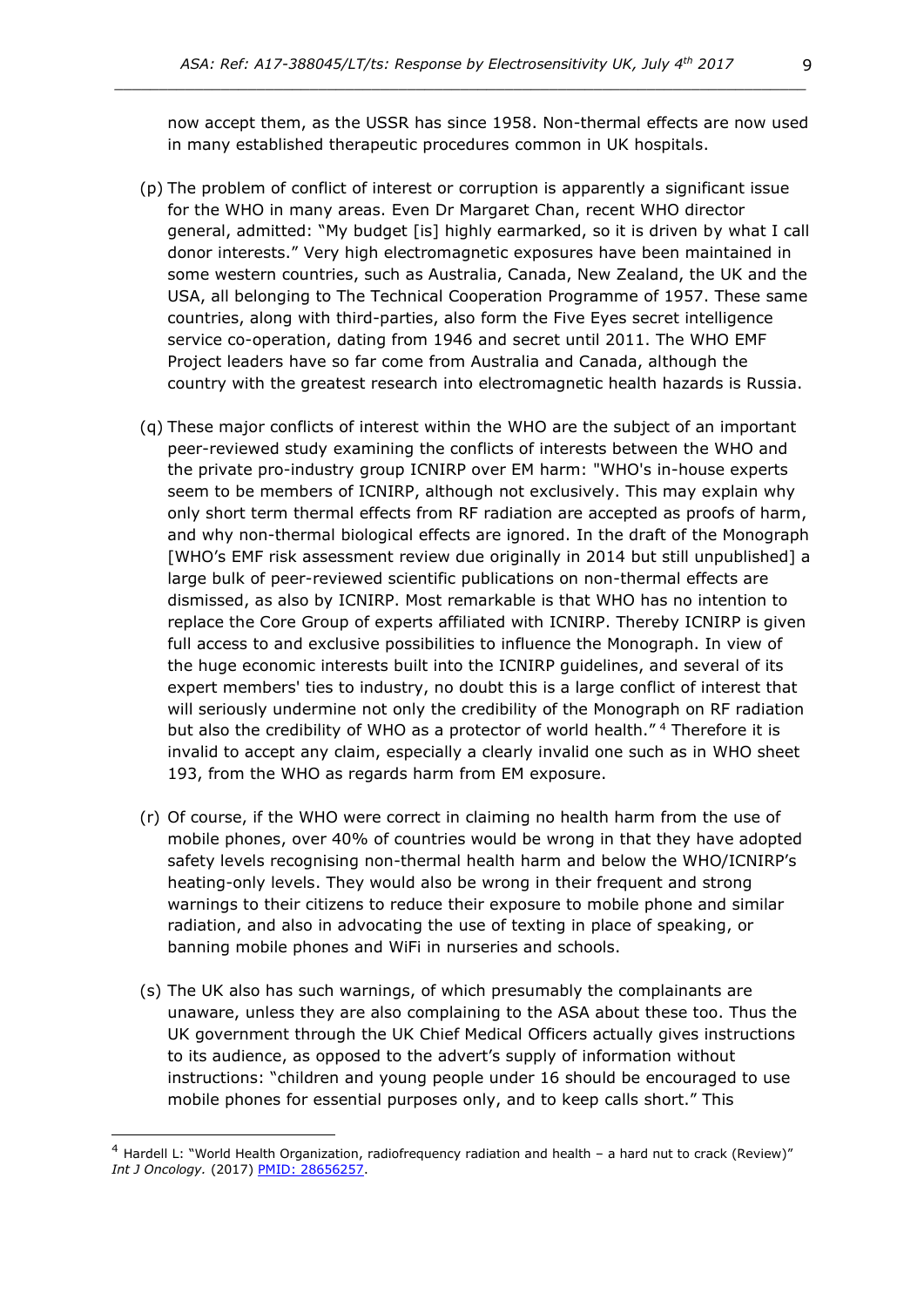government advice goes far beyond the information which advert supplies, where the advert's simple use of a question suggests that people can consider the evidence for themselves. The advert's wording is certainly not as strongly assertive about the potential risk of harm from EM exposure as the UK government's approach.

- (t) The WHO is not, of course, an independent agent free to follow the actual science when it comes to the safety of radiation. Since 1959 the WHO has been subordinate in all matters to do with radiation to the International Atomic Energy Agency (IAEA), established to endorse as far as possible the maximum use of ionising radiation. Thus none of the WHO's statements on radiation can be considered impartial or necessarily scientifically accurate. Likewise the UK government now uses COMARE, the Committee on Medical Aspects of Radiation in the Environment, the UK committee created in 1985 to deal with public concerns about the high level of cancer clusters discovered near radioactivity from nuclear power stations, for advising on non-ionising radiation too. In fact the previous government committee for non-ionising radiation, AGNIR, the Advisory Group on Non-Ionising Radiation, was founded in 1990 with the similar aim of quelling public disquiet over growing scientific evidence of harm, in this case over domestic electromagnetic exposure. It was at first chaired by Sir Richard Doll when aged 78-90, famous for linking cancer with smoking but then infamous for switching sides and supporting industries and government instead. He was a director with (Imperial) Cancer Research UK, which received generous donations from the wireless industry and typically denies harm from wireless radiation. Doll's successor as chair of AGNIR, Anthony Swerdlow, was also based at CRUK and stated, two months after WHO/IARC's declaration that mobile phone radiation was a 2B human carcinogen, that the "trend in the accumulating evidence" was increasingly against mobiles causing brain tumours, whereas within another four years the opposite was confirmed, that this radiation is indeed a tumour promoter.
- (u) The ASA has previously rejected specific WHO and other evidence on "the potential ill-effects of electromagnetic radiation" (24 December 2014) as likely to mislead because they were isolated extracts. The isolated WHO sheet 193 could do the same. It certainly has to be rejected as substantive evidence. The WHO sheet 193 is also misleading as regards the current state of the science.
- (v) Since 1990 the UK government has taken advice on health effects caused by lowlevel electromagnetic exposure from its AGNIR committee, the Advisory Group on Non-Ionising Radiation, and based its replies to MPs in the House of Commons and to members of the public, schools and employers on its AGNIR 2012 Report. This AGNIR 2012 Report was not peer-reviewed. It declared all low-level electromagnetic exposure safe in practical terms, including the public's exposure to mobile and cordless phones, masts, WiFi and wireless smart meters, even though in some areas about 80% of the studies referenced clearly showed harm. This AGNIR assessment was shown as invalid in a damning peer-reviewed critique published in late 2016, explaining in detail (i) the inaccuracies of the AGNIR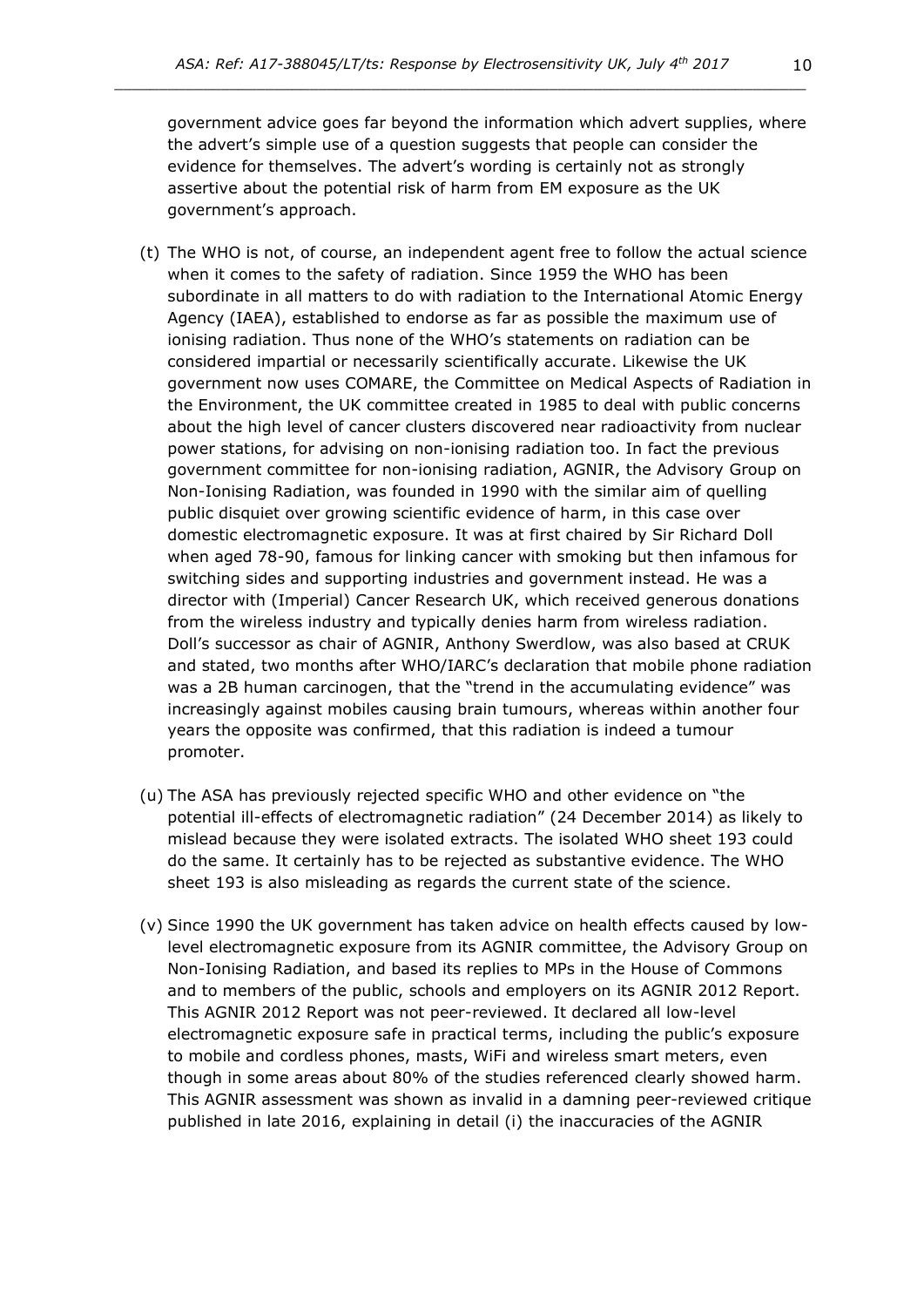Report and (ii) the conflict of interests of members of  $AGNIR.^5$  In the spring of 2017 the government decided to disband its heavily discredited AGNIR committee.

- (w)This means, however, that all the UK government's advice, which has long been based on the inaccurate AGNIR 2012 Report's claims, is now rendered unsafe. Thus the UK government and all those following this unsafe advice, such as schools, employers, wireless device manufacturers and network providers, could be liable for action by the thousands of people harmed by such inaccurate and conflicted advice.
- (x) It is not yet apparent whether those responsible for promulgating what has been shown to be inaccurate and therefore unsafe advice based on the government's AGNIR 2012 Report have yet been brought to account for the harm and deaths caused to those injured by their unsafe advice. The issue of liability and negligence appears to extend beyond the authors of the report to those who also decided to recommend that the UK government should accept this inaccurate AGNIR report.
- (y) In addition, the members and advisers who helped compile the discredited and invalidated AGNIR 2012 Report include people who are also part of WHO/ICNIRP and share the same invalidated minority viewpoint as WHO/ICNIRP. This therefore renders the whole unscientific approach of this small clique of people holding their minority viewpoint liable to the same action for negligence or more serious charges. Clearly a charity like Electrosensitivity UK and groups like the ASA, which all insist on truthful and accurate substantiated evidence, cannot use the inaccurate conclusions of the AGNIR 2012 Report and WHO/ICNIRP if they aim to uphold accurate, truthful and substantiated evidence.
- (z) The charity avoided in its advert referring to the AGNIR 2012 Report and the WHO sheet 193 since, as shown above, both are outdated and invalidated. In fact, at the time when the advert was finalised, in the spring of 2017, the UK government was still referring MPs and members of the public to this AGNIR 2012 Report, although they knew by then that it had been shown to be inaccurate and therefore unsafe.

#### **Conclusion on WHO sheet 193 and AGNIR 2012 Report:**

# **The advert is entirely substantiated scientifically and not at all affected by the invalidated WHO sheet 193 or the inaccurate and conflicted AGNIR 2012 Report**

Thus the advert is entirely substantiated as it stands. It would be rendered unscientific and invalid if it followed the inaccurate and conflicted claims of the UK

<sup>&</sup>lt;sup>5</sup> Starkey SJ: "Inaccurate official assessment of radiofrequency safety by the Advisory Group on Non-ionising Radiation" *Rev Environ Health.* (2016) [PMID: 27902455.](https://www.ncbi.nlm.nih.gov/pubmed/27902455)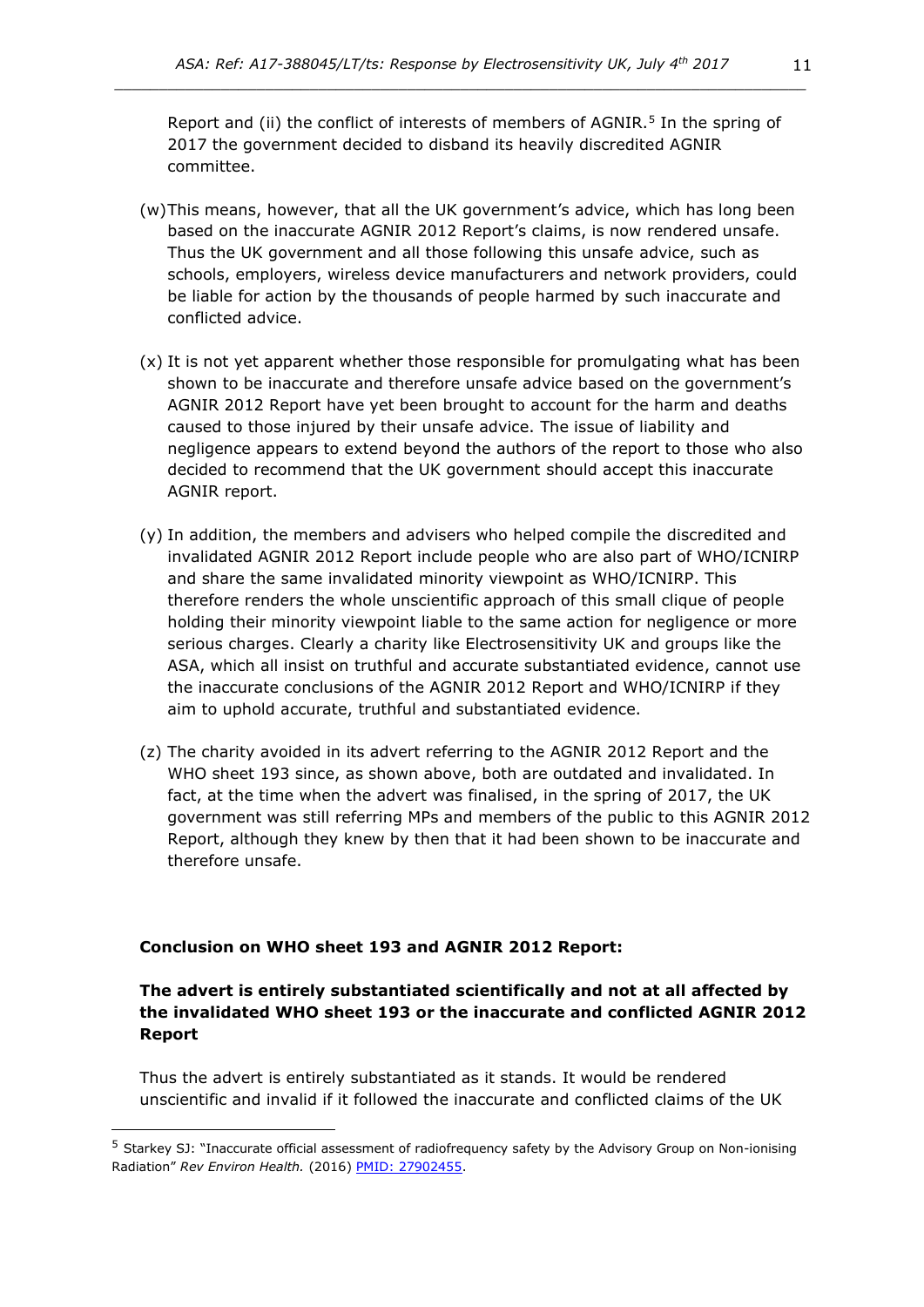government's AGNIR 2012 Report and invalidated WHO/ICNIRP claims. If the advert were to follow AGNIR and WHO/ICNIRP and thus to state inaccuracies, the advert would be unsubstantiated and misleading and the charity would refuse to allow this to occur, since we are an evidence-based charity, just as the ASA is required to be an evidence-based adjudicator.

# **5. Earlier ASA rulings: invalid comparisons**

- *(a) Earlier ASA rulings: general*
- (i) The ASA's letter dated 26 June 2017 makes reference to two earlier ASA rulings. These are irrelevant to our charity advert, both in terms of substance, since they both concerned claims by commercial companies for the efficiency of protective equipment and clothing, and date, since this area of health has changed substantially in the last few years.
- (ii) This change in science relating to public health is shown by the evidence provided to substantiate the EUROPAEM 2016 international safety quidelines,<sup>6</sup> which provide biological limits as opposed to the obsolete WHO/ICNIRP heating-only limits. In addition, Professor Belpomme, one of the leading research scientists in this area, has shown from his study of hundreds of subjects intolerant of low-level electromagnetic exposure, that this intolerance is a real physiological condition and can be diagnosed by objective medical markers.<sup>7</sup> Other centres have also shown the influence of particular genetic haplotypes in determining some cases of this sensitivity.<sup>8</sup> Evidence now suggests that 40% of adults are sensitive to, and affected by, low-level electromagnetic exposure or electrosmog.<sup>9</sup>
- (iii) In addition it became a requirement under UK legal regulations in 2016 that employers take action to protect employees at particular risk from electromagnetic exposure. This includes people such as pregnant women and those with active metallic implants in environments where there is Bluetooth, WiFi or mobile phone usage ("Electromagnetic fields at work: A guide to the Control of Electromagnet Fields at Work Regulations 2016", Health and Safety Executive, Table 7, page  $21$ ).<sup>10</sup>
- (iv) It is now unscientific and unsubstantiated, therefore, to claim that there are no adverse health effects caused by low-level electromagnetic exposure to

<sup>6</sup> Belyaev I et al.: "EUROPAEM EMF Guideline 2016 for the prevention, diagnosis and treatment of EMF-related health problems and illnesses" Rev Environ Health (2016) [PMID: 27454111;](https://www.ncbi.nlm.nih.gov/pubmed/27454111) [pdf.](https://www.degruyter.com/downloadpdf/j/reveh.2016.31.issue-3/reveh-2016-0011/reveh-2016-0011.pdf)

 $<sup>7</sup>$  Belpomme D et al: "Reliable disease biomarkers characterizing and identifying electrohypersensitivity and</sup> multiple chemical sensitivity as two etiopathogenic aspects of a unique pathological disorder" *Rev Environ Health* (2015) [PMID: 26613326;](http://www.ncbi.nlm.nih.gov/pubmed/26613326) [pdf.](http://www.ehs-mcs.org/fichiers/1454070991_Reliable_biomarkers.pdf)

<sup>8</sup> De Luca C et al: "Metabolic and genetic screening of electromagnetic hypersensitivity subjects as a feasible [tool for diagnostics and intervention"](http://www.ncbi.nlm.nih.gov/pmc/articles/PMC4000647/pdf/MI2014-924184.pdf) *Mediators Inflamm. (2014)* [PHID: 24812443.](http://www.ncbi.nlm.nih.gov/pubmed/24812443)

<sup>&</sup>lt;sup>9</sup> Marshall TG et al.: "Electrosmog and autoimmune disease" *Immunol Res.* (2016[\) PMID: 27412293.](http://www.ncbi.nlm.nih.gov/pubmed/27412293)

<sup>&</sup>lt;sup>10</sup> Electromagnetic fields at work: A guide to the Control of Electromagnet Fields at Work Regulations 2016. Health and Safety Executive, 2016, Table 7, p.21.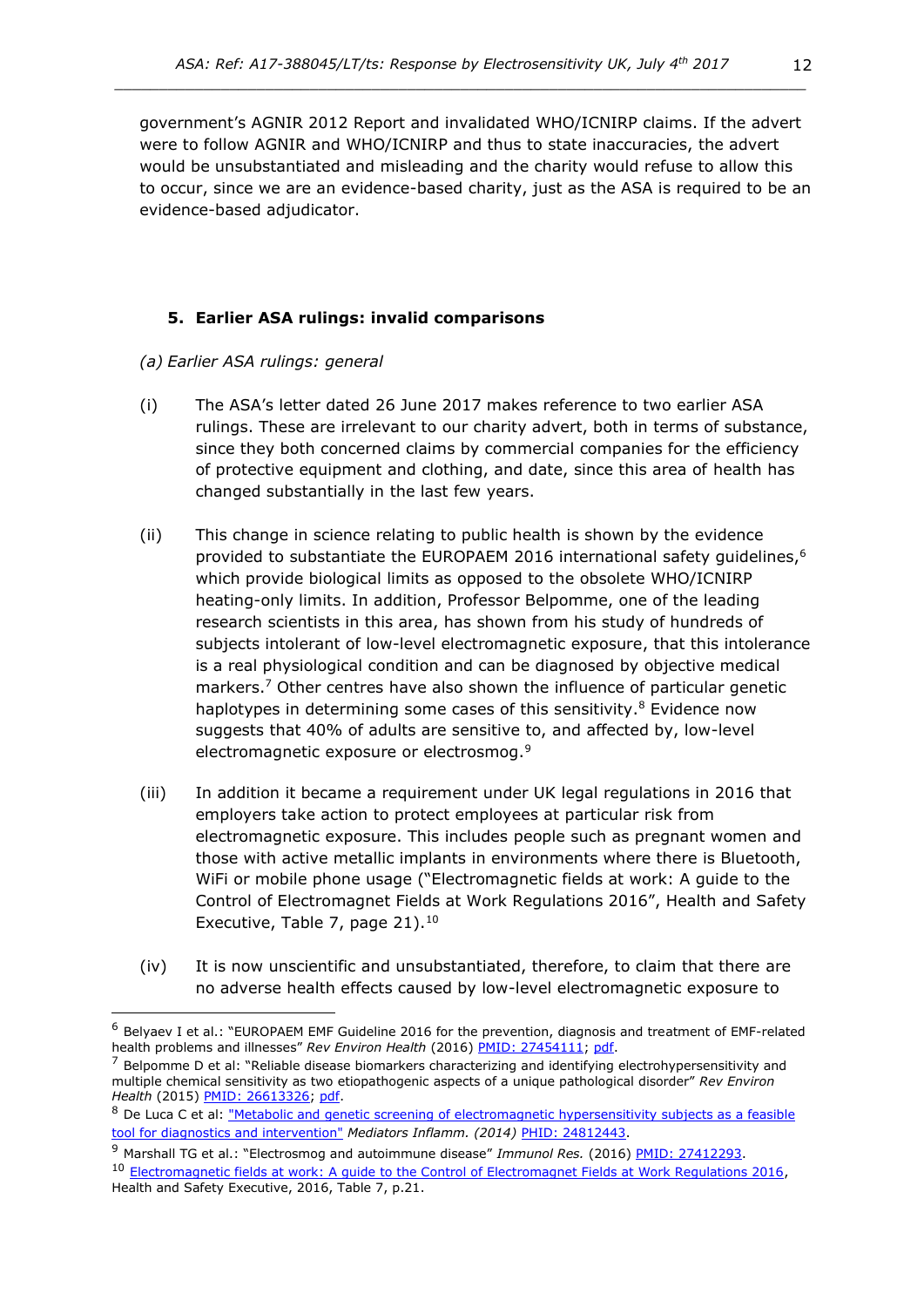members of the general population. Recent studies have shown clearly that many such cases exist at a physiological and not psychological level. This renders parts of the ASA rulings of 2014 irrelevant to the now validated statements of the advert of 2017.

### *(b) Healthy House: adjudication of 24 December 2014.*

- (i) The adjudication has no relevance to subsequent complaints in that its dismissal of health hazards was for technical reasons, such as the defendant not producing evidence additional to the information already on its website by the date required.
- (ii) At that time the information supplied by the defendant on its website in 2014 included "extracts from WHO (World Health Organization) and European Parliamentary Assembly papers such as 'radiofrequency electromagnetic fields classified as possibly carcinogenic' and offered 'advice on reducing your exposure to electromagnetic fields'." The ASA, however, stated that such statements by the WHO and the EPA were not "evidence to demonstrate that electromagnetic radiation posed a risk to health", claiming that "many of the references to the potential ill-effects of electromagnetic radiation were extracts from official papers, we considered that isolated extracts of this kind, in the absence of other evidence or the wider context of the research in which they were set, were likely to mislead." This appears to deny the authority of the WHO and any supporting evidence on which its then claims were made, whereas now claimants are apparently relying on invalidated WHO claims (see above).

## *(c) Wireless Armour Ltd, adjudication of 13 August 2014*

- (i) In this adjudication the ASA assessed the studies provided on the known harm to male fertility from low-level electromagnetic radiation. The defendant's advert stated that there were "many studies showing that using and carrying wireless devices, especially mobile phones, lowers the sperm count and motility (a measure of how well sperm moves and in what direction) in men." This assessment contained in the defendant's advert, however, was and is correct according to the majority of peer-reviewed studies, both in 2014 and now in 2017.
- (ii) The ASA, however, rejected this statement, which has since been confirmed to be correct, on the grounds that it should reject any papers in summary form because they did not provide sufficient details to allow the ASA "to ascertain whether they had been conducted robustly". The ASA then rejected the scientific evidence of the first paper supplied on the ground that male reproductive organs are separated from the source of radiation by "multiple tissue layers". The ASA rejected the second study, on animals, because the ASA did not think that there was "adequate evidence that the same impact would be experienced by humans". Finally, the ASA rejected the third study because of possible confounding factors, self-perception by the subjects, and uncertainty whether the phone's EM radiation caused harm to the sperm or whether it was because of a temperature increase in the testes (some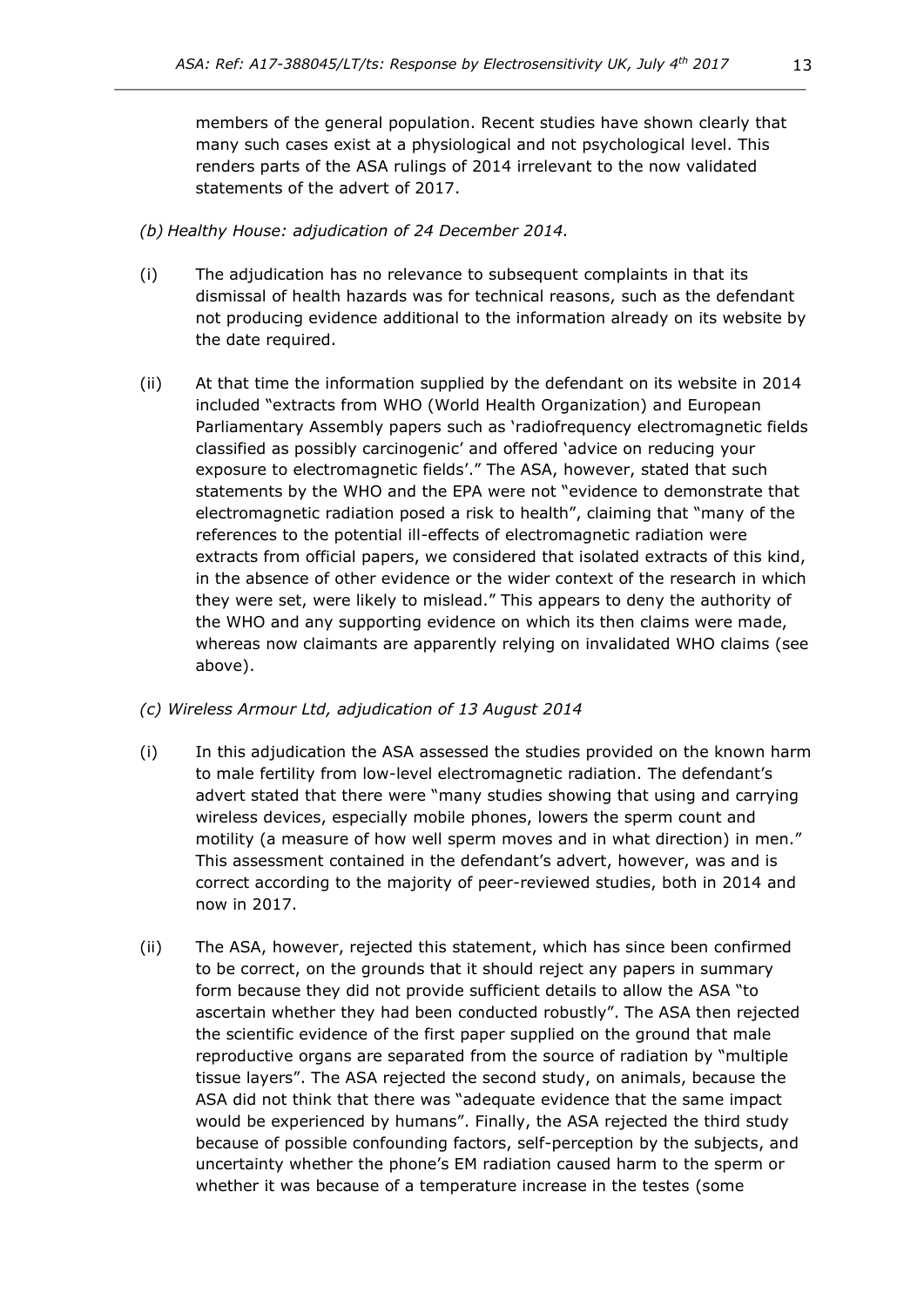scientists, in fact, associate EM radiation with heating, especially of the testes). However, since 2014 it has been shown that 78% of robust studies show harm from EM radiation. Interestingly, the negative viewpoint adopted by the ASA in 2014 is similar to that of the now discredited non-peer-reviewed AGNIR 2012 Report. In contrast, a critique published in a peer-reviewed study showed: "78% of studies (18 out of 23) described significant adverse effects on sperm, male reproductive organs or changes in male testosterone concentrations. If the 22 references identified as omitted had also been included, this would have been 35 out of 45, 78%. Isolating small samples of evidence in chapters on cells, animals or humans may have made it easier to dismiss significant effects on male reproductive health. Inaccurately, in the overall and executive summaries, the evidence for adverse effects on male fertility disappeared: 'Despite many studies investigating effects on male fertility, there is no convincing evidence that low level exposure results in any adverse outcomes on testicular function' and for humans, in vivo, 'The limited available data on other non-cancer outcomes show no effects of RF field exposure'. The term 'convincing' is subjective and can erroneously imply that there is no evidence. The human data on male fertility did not show 'no effects of RF field exposure'." (Starkey SJ, 2016)

## **6. Invalid anonymity in specialised medical areas, especially for ASA adjudication**

- (a) Since the nature of the advert lies in a highly specialised area of medicine where the identity of the authoritative key players is well known by name, it is vital that the name of the expert making the ASA ruling is given if it challenges a specialised charity which arguably has access to more expertise in this area than any other group or persons in the UK. If the name is not given, the ruling lacks any credibility, authority or scientific integrity and becomes worthless.
- (b) Since the UK does not have any NHS centre of excellence in this health area and thus there are no researchers except psychologists investigating the different condition of Electrophobia, and the published list of health experts used by the ASA does not include any of the very few experts in health effects and bioelectromagnetics living in the UK, it is especially important that the ASA states the source of its viewpoint on these specialised health issues if it is to uphold a reputation for scientific integrity. Sadly, spokespersons for groups like Public Health England (formerly HPA, NRPB) have frequently revealed a lack of understanding in this area or a failure to keep abreast of the current scientific evidence, perhaps inevitably so if they are required by their government employer to follow the now discredited minority viewpoint of AGNIR 2012 Report and the invalidated viewpoints of WHO/ICNIRP, and thus deny the established non-thermal effects of low-level electromagnetic exposure.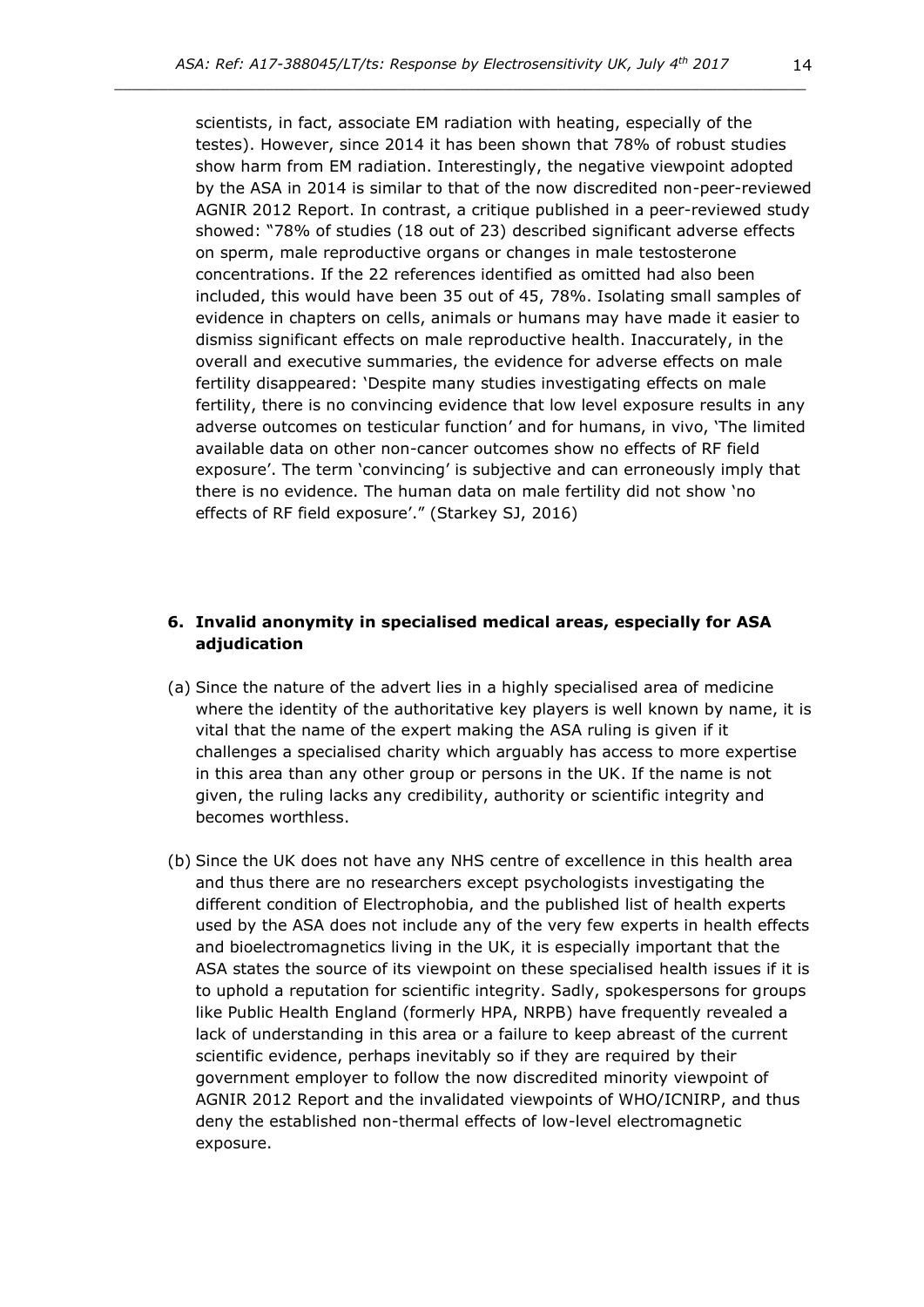- (c) Sadly, as explained above, the ASA revealed inadequate scientific advice on adjudicating one part of each of the two previous rulings by the ASA, both in 2014, where the ASA's decision would not in one part in each case match that of a health expert in this field. Had the name of the adjudicator been given, it would then be possible for the public to assess this person's credentials as regards the ASA's findings and prevent bringing the ASA into the scientific disrepute which followed the publication of these adjudications. In scientific research and evaluation no study is published anonymously since the scientific credibility of study depends in part on the relevant expertise and credentials of the author.
- (d) If the adjudication is simply to be a vote by the ASA council who are not experts and are not themselves sensitive to, or intolerant of, low-level electromagnetic exposure, it is even more important that they find the right medical experts with up-to-date experience of diagnosing and treating conditions arising from such exposure. The charity Electrosensitivity UK can put them in touch with both the relevant health experts and with people adversely affected by low-level electromagnetic exposure.
- (e) It is also vital that the name and credentials of the persons making a complaint in such specialised medical matters is published from the start. If they have no expertise in this health area, it seems unlikely to be worth the effort of the ASA to conduct an inquiry. This appears to be the situation with the current complaint.
- (f) So long as the advert includes information as to who is sponsoring it, the general public can quickly form their own judgement of its scientific credibility.

#### **7. Growing societal acceptance of intolerance to low-level electromagnetic exposure as a disability and functional impairment**

Within UK society as a whole there is a growing recognition of intolerance to low-level electromagnetic exposure as a genuine physical condition, and not just the different condition of psychological electrophobia. This growing acceptance can be found among judges, institutions and organisations. The advert does not address this aspect directly, of course, but, in presenting the issue of growing evidence for risks with potential health outcomes, seeks to reflect the growing difficulties which society as a whole is now facing. As many people are finding out to their surprise and to their cost, both those who have become intolerant to low-level electromagnetic exposure and those seeking to help them, when these potential societal risks are not appreciated early enough the difficulties can escalate, making them harder or even impossible to remedy in the long term.

(a) Since 2013 a growing number of judicial tribunals in the UK have recognised physiological intolerance to low-level electromagnetic exposure in appeals against the Secretary of State for Work and Pensions for the allocation of Employment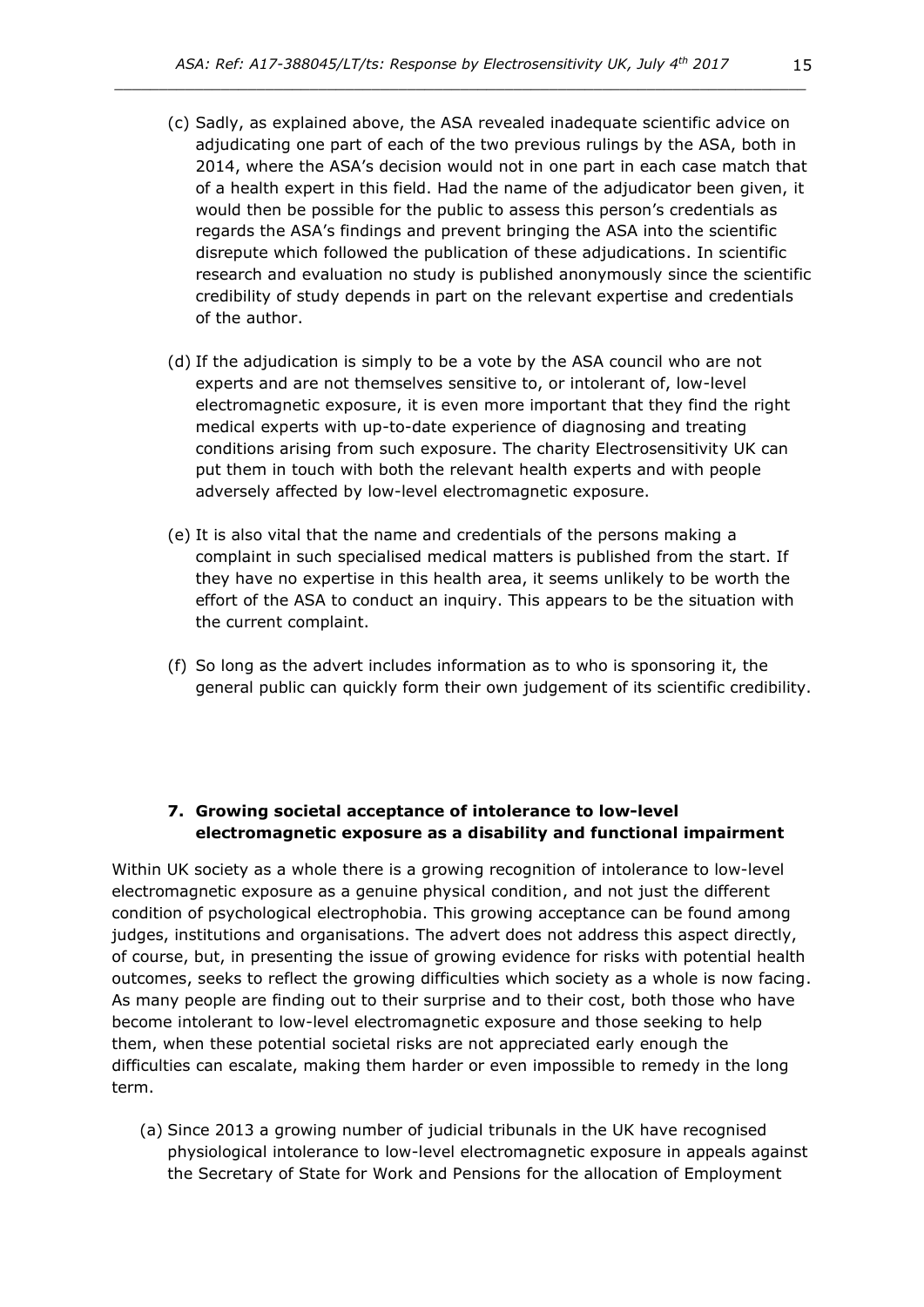and Support Allowance. In doing so they are recognising, as one potential risk of low-level electromagnetic exposure, the harsh consequences of the reality of functional impairment caused by low-level electromagnetic exposure. Internationally this is becoming well established. Since the year 2000, for instance, Sweden has required local authorities to make physical adaptations to help people who are intolerant to low-level electromagnetic exposure, while many European countries, like the UK, now award financial compensation, such as ESA, to a very few of those functionally impaired by this intolerance.<sup>11</sup>

- (b) These cases recognising functional impairment from intolerance to low-level electromagnetic exposure bring the DWP into line with the requirements of the Equality Act of 2010. This Act, like the United Nations Convention on the Rights of Persons with Disabilities of 2006, sees the environment as in need of remedy, not the person with the intolerance to an environmental toxin and that person's consequent functional impairment.
- (c) Similarly, a small but inevitably increasing number of schools, universities, hospitals and employers now accept the reality of physical intolerance to low-level electromagnetic exposure where it has become a significant problem for someone within their own organisation, such as a pupil, student, patient, employee, teacher, doctor or manager. All employers are bound by the Health & Safety at Work Act of 1974 which requires a duty of care towards employees and others on the premises, and this includes people physically intolerant of low-level electromagnetic exposure, where reasonable arrangements have to be made.
- (d) As mentioned above (section 5 (a) (iii)), since 2016 there are also now legal regulations in the UK requiring employees to protect persons at particular risk, such as those with active implants and pregnant women, as regards electromagnetic exposure.
- (e) A small but growing number of doctors and Occupational Health Advisers are becoming aware of the problem too. Some groups, like the Austrian Medical Association<sup>12</sup> in 2012, produce their own protocols and the Russian Health Department produced a draft standard at the Federal Medical Biophysical Centre, while most international research centres specialising in electromagnetic health effects have devised their own polyparametrical diagnosis. In many areas of the UK, however, there is still inadequate official information and training about the condition, despite International Classification of Diseases codes (ICD-10) being available for some aspects of the condition since the year  $2000$ .<sup>13</sup> This is an area

<sup>11</sup> Johansson O.: ["Electrohypersensitivity; State-of-the-Art of a Functional Impairment"](http://c4st.org/images/documents/scientific_studies/ElectrohypersensitivityStateoftheArtofaFuncationalImpairmentJohansson.pdf) *El Biol & Med.* (2006) [PMID: 17178584.](http://www.ncbi.nlm.nih.gov/pubmed/?term=17178584)

Budzinski BI et al: "White zones", free from mobile phone coverage – unrealistic or required by law?" *Neue*  Zeitschrift für Verwaltungsrecht (2015) [trans.](http://kompetenzinitiative.net/KIT/wp-content/uploads/2015/11/White-Zones_Budzinski_Kuehling_Nov_2015.pdf)

Gibson PR et al.: "Unmet health care needs for persons with environmental sensitivity" *J Multidiscip Healthc.* (2015) [PMID: 25670904.](http://www.ncbi.nlm.nih.gov/pubmed/25670904)

Johansson O: "Electrohypersensitivity: a functional impairment due to an inaccessible environment" *Rev Environ Health* (2015) [PMID: 26613327;](http://www.ncbi.nlm.nih.gov/pubmed/26613327) [pdf.](http://www.bemri.org/publications/electrosensitivity/464-johansson-2015-functional-impairment/file.html)

<sup>12</sup> Austrian Medical Association: *"Guideline of the Austrian Medical Association for the diagnosis and treatment of EMF related health problems and illnesses (EMF syndrome)"* (2012[\) pdf.](http://freiburger-appell-2012.info/media/EMF%20Guideline%20OAK-AG%20%202012%2003%2003.pdf)

<sup>&</sup>lt;sup>13</sup> Nordic Council of Ministers: "The Nordic Adaptation of Classification of Occupationally Related Disorders (Diseases and Symptoms) to ICD-10" (2000) [pdf;](https://www.google.co.uk/url?sa=t&rct=j&q=&esrc=s&source=web&cd=1&ved=0ahUKEwiJ-pq5iYLLAhUKbhQKHUFVDRgQFggdMAA&url=http%3A%2F%2Fwww.nordclass.se%2FICD-10_Nordic%2520Occupational_2000.pdf&usg=AFQjCNGGlT-g9VI25v27Ajvk0kDAvIZZTg&sig2=MJPKkPAKvm7kQvG9yejjyw) p.33 (ICD-10.R68.8), p.55.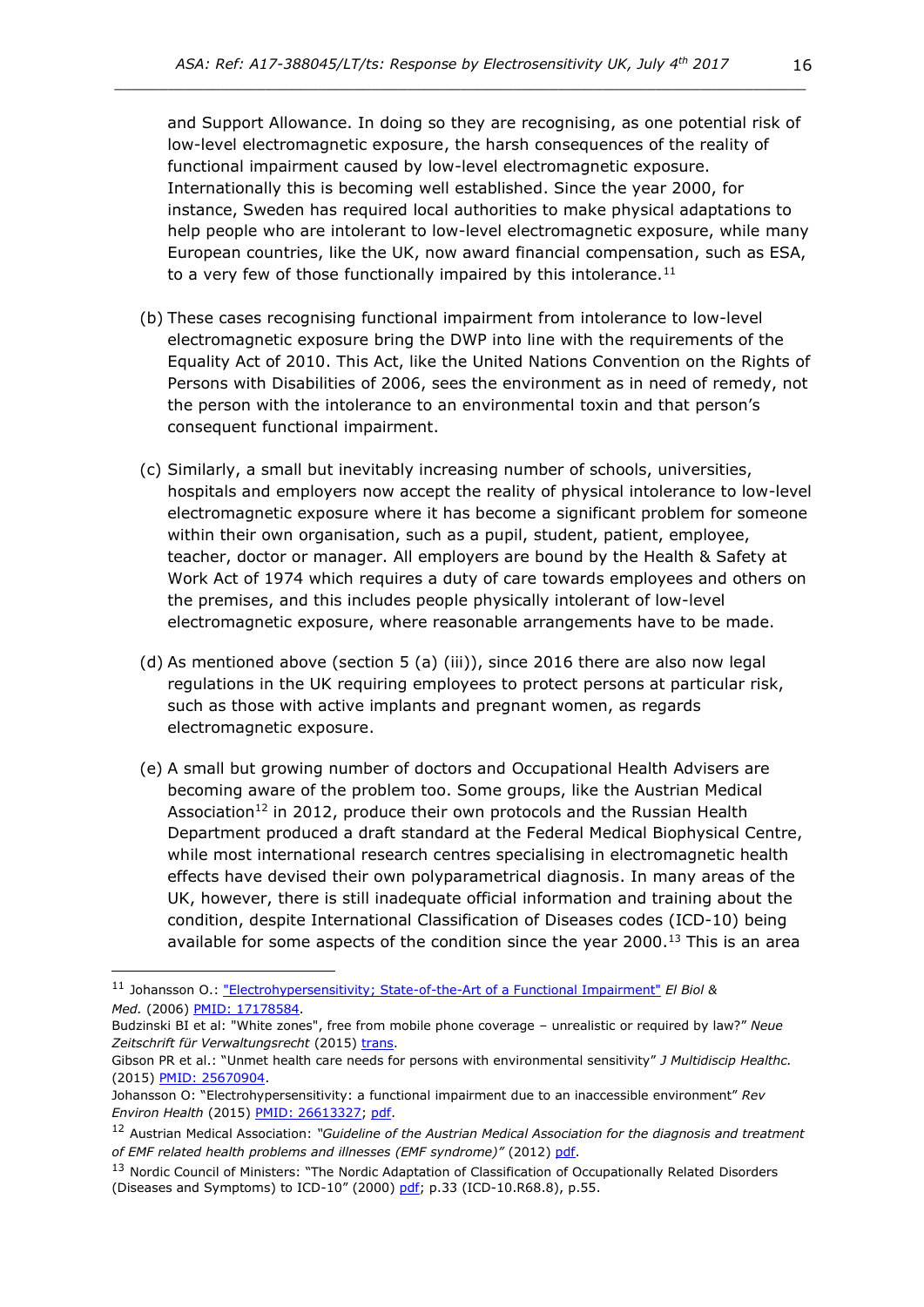where our charity seeks, when it can, to inform people of the latest scientific evidence.

#### **8. Conclusion Overall: completely valid advert**

The advert was very carefully designed to be totally honest and truthful, based on the full current science, and to avoid being misleading or unsubstantiated in any way at all. I can find no grounds, not even the slightest, for the complaints. We do not promulgate the misleading and unsubstantiated claims of anyone relying on outdated or invalidated scientific viewpoints. We depend on, and promulgate, accurate and truthful evidence backed up by the best reliable scientific evidence and studies relating to adverse effects on health and well-being.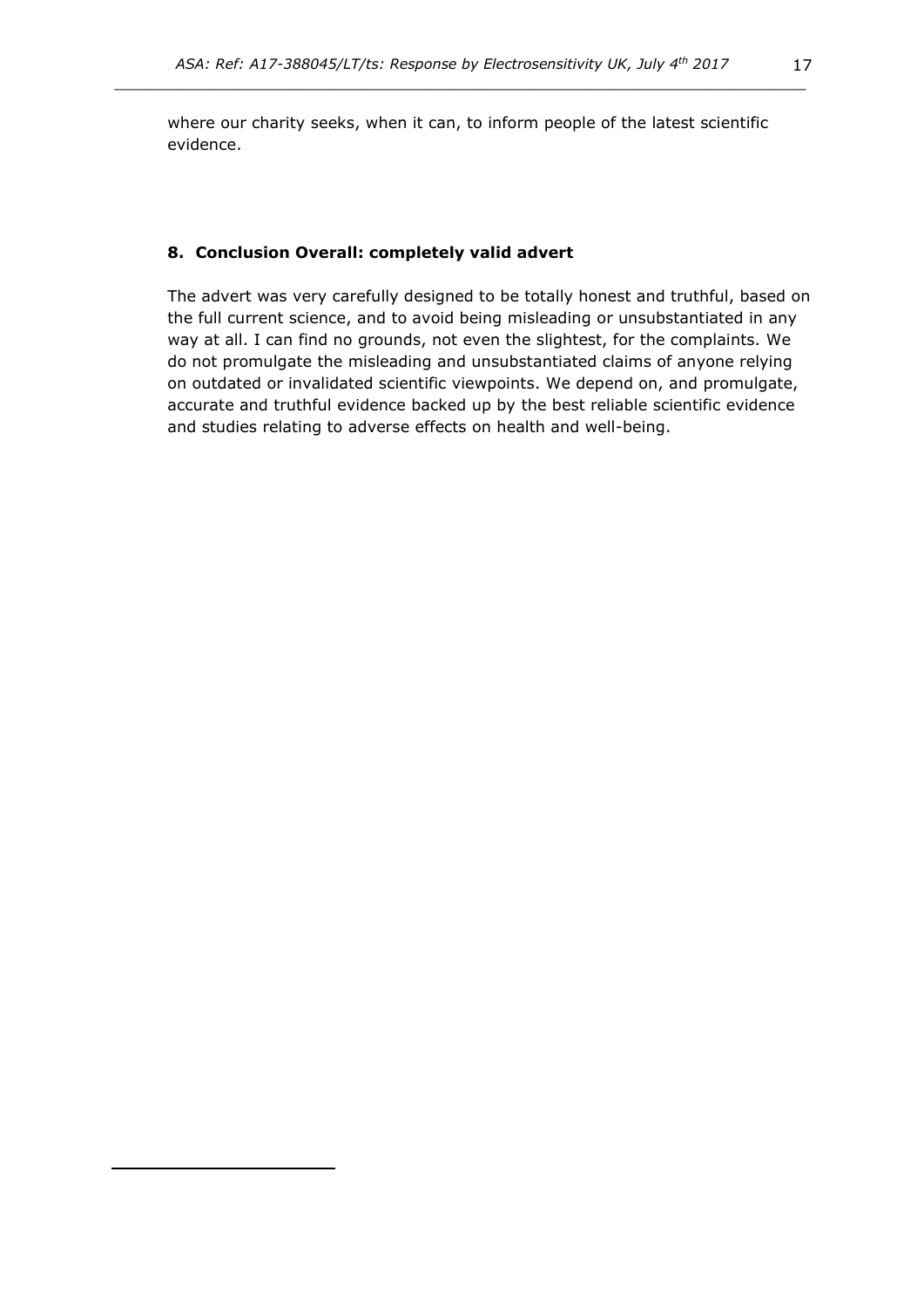# **Studies attached and linked:**

Attached (1):

• Carlberg M et al.: "Evaluation of Mobile Phone and Cordless Phone Use and Glioma Risk Using the Bradford Hill Viewpoints from 1965 on Association or Causation" *Biomed Res Int.* (2017) [PMID: 28401165.](https://www.ncbi.nlm.nih.gov/pubmed/28401165)

This is a definitive review by the world's top research team into the links between brain tumours and mobile phone use. It confirms that wireless radiation from mobile phones should be considered a cause of cancer and thus a WHO/IARC class 1 certain human carcinogen.

Attached (2):

• Belyaev I et al.: "EUROPAEM EMF Guideline 2016 for the prevention, diagnosis and treatment of EMF-related health problems and illnesses" *Rev Environ Health* (2016) [PMID: 27454111;](https://www.ncbi.nlm.nih.gov/pubmed/27454111) [pdf.](https://www.degruyter.com/downloadpdf/j/reveh.2016.31.issue-3/reveh-2016-0011/reveh-2016-0011.pdf)

This is a useful review of the current state of understanding of some of the harm from low-level electromagnetic exposure. It also includes the international biological guidelines for low-level electromagnetic exposure, which organisations like the European Parliament stated in 2009 should replace the obsolete 6-minute heating-only limits of AGNIR and WHO/ICNIRP.

Attached (3):

• Hardell L: "World Health Organization, radiofrequency radiation and health – a hard nut to crack (Review)" *Int J Oncology.* (2017) [PMID: 28656257.](https://www.ncbi.nlm.nih.gov/pubmed/28656257)

This is a useful summary of the some of the very serious problems of scientific corruption and conflicts of interest over low-level electromagnetic exposure involving the WHO/ICNIRP. Its implication is that the non-peer-reviewed claims by the WHO/ICNRIP on their websites are invalidated both by the conflicts of interest and by the failure to review the appropriate scientific studies.

Attached (4):

• Starkey SJ: "Inaccurate official assessment of radiofrequency safety by the Advisory Group on Non-ionising Radiation" *Rev Environ Health.* (2016) [PMID:](https://www.ncbi.nlm.nih.gov/pubmed/27902455)  [27902455.](https://www.ncbi.nlm.nih.gov/pubmed/27902455)

This is a damning critique of the inaccuracies in the UK government's AGNIR 2012 Report, on which the UK government has based its rationale for declaring the current high levels of radiation exposure as safe. It raises the issue of liability for promulgating unsafe advice which has led to harm for many people in the UK.

Attached (5):

• De Luca C et al: ["Metabolic and genetic screening of electromagnetic](http://www.ncbi.nlm.nih.gov/pmc/articles/PMC4000647/pdf/MI2014-924184.pdf)  [hypersensitivity subjects as a feasible tool for diagnostics and intervention"](http://www.ncbi.nlm.nih.gov/pmc/articles/PMC4000647/pdf/MI2014-924184.pdf) *Mediators Inflamm. (2014)* [PMID: 24812443.](http://www.ncbi.nlm.nih.gov/pubmed/24812443)

This article shows that people intolerant of low-level electromagnetic exposure are 9.7 times more likely to have a particular genetic profile, one also associated with higher cancer risk.

Attached (6):

• Belpomme D et al: "Reliable disease biomarkers characterizing and identifying electrohypersensitivity and multiple chemical sensitivity as two etiopathogenic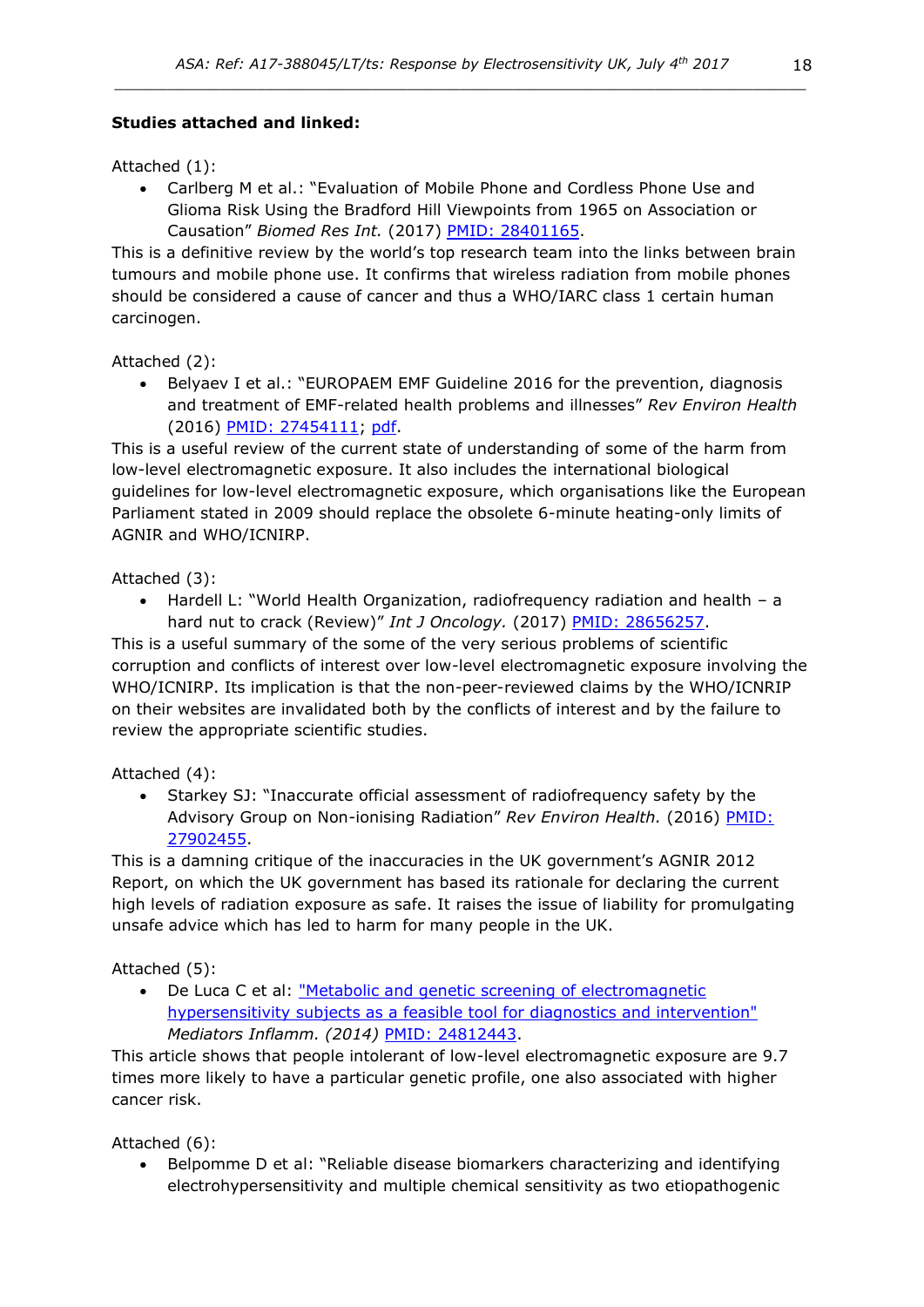aspects of a unique pathological disorder" *Rev Environ Health* (2015) [PMID:](http://www.ncbi.nlm.nih.gov/pubmed/26613326)  [26613326;](http://www.ncbi.nlm.nih.gov/pubmed/26613326) [pdf.](http://www.ehs-mcs.org/fichiers/1454070991_Reliable_biomarkers.pdf)

This is an important summary of the research at one of the leading research centres into intolerance to low-level electromagnetic exposure. It confirms, on the basis of many hundreds of persons examined, that this intolerance is definitely a physiological condition which can be diagnosed with objective physical markers. It can thus be distinguished from the different condition of psychological Electrophobia with which the AGNIR 2012 Report and WHO/ICNIRP still confuse it.

### Attached (7):

• Pall ML: "Microwave frequency electromagnetic fields (EMFs) produce widespread neuropsychiatric effects including depression" *J Chem Neuroanat.* (2015) [PMID:](http://www.ncbi.nlm.nih.gov/pubmed/26300312)  [26300312.](http://www.ncbi.nlm.nih.gov/pubmed/26300312)

A useful summary of some established effects of low-level electromagnetic exposure, based on Prof. Pall's seminal earlier review of 2013 (Pall ML: "Electromagnetic fields act via activation of voltage-gated calcium channels to produce beneficial or adverse effects" *J Cell Mol Med.* (2013) [PMID: 23802593\)](http://www.ncbi.nlm.nih.gov/pubmed/23802593) showing the role of voltage-gated calcium channels. The later study has been much cited as establishing one of the mechanisms of low-level electromagnetic effects, especially inflammatory factors such as oxidative stress which can lead to cancer. VGCCs have been seen as the molecular basis for electroreception in vertebrates (Bellono NW et al.: "Molecular basis of ancestral vertebrate electroreception" *Nature.* (2017) [PMID: 28264196\)](https://www.ncbi.nlm.nih.gov/pubmed/28264196).

### Attached (8):

• Yakymenko I et al: "Oxidative mechanisms of biological activity of low-intensity

radiofrequency radiation" *Electromagn Biol Med.* (2015) [PMID: 26151230.](http://www.ncbi.nlm.nih.gov/pubmed/26151230) This is becoming a seminal review of low-level electromagnetic effects via oxidative mechanisms. It concludes: "The analysis of modern data on biological effects of lowintensity RFR leads to a firm conclusion that this physical agent is a powerful oxidative stressor for living cell … a broad biological potential of ROS and other free radicals, including both their mutagenic effects and their signaling regulatory potential, makes RFR a potentially hazardous factor for human health. We suggest minimizing the intensity and time of RFR exposures, and taking a precautionary approach towards wireless technologies in everyday human life."

## Attached (9):

• Buchner K et al.: "Changes of Clinically Important Neurotransmitters under the Influence of Modulated RF Fields - A Long-term Study under Real-life Conditions" *Umwelt-Medizin-Gesellschaft* (2011) [\(copy\)](http://www.radiationresearch.org/images/RRT_articles/Buchner%20Eger%20Rimbach%20Study%202011%20ENG%20FINAL%20Revised%2029%20July%202011.pdf).

This important and detailed study following the activation of a GSM mobile phone base station found that "the levels of the stress hormones adrenaline and noradrenaline increased significantly during the first six months; the levels of the precursor dopamine decreased substantially. The initial levels were not restored even after one and a half years. As an indicator of the dysregulated chronic imbalance of the stress system, the phenylethylamine (PEA) levels dropped significantly until the end of the study period. The effects showed a dose-response relationship and occurred well below current limits … Chronic dysregulation of the catecholamine system has great relevance for health and is well known to damage human health in the long run." The study noted that "the increase in sleep problems, cephalgia, vertigo, concentration problems, and allergies could be clinically documented after the cell phone base station had been activated …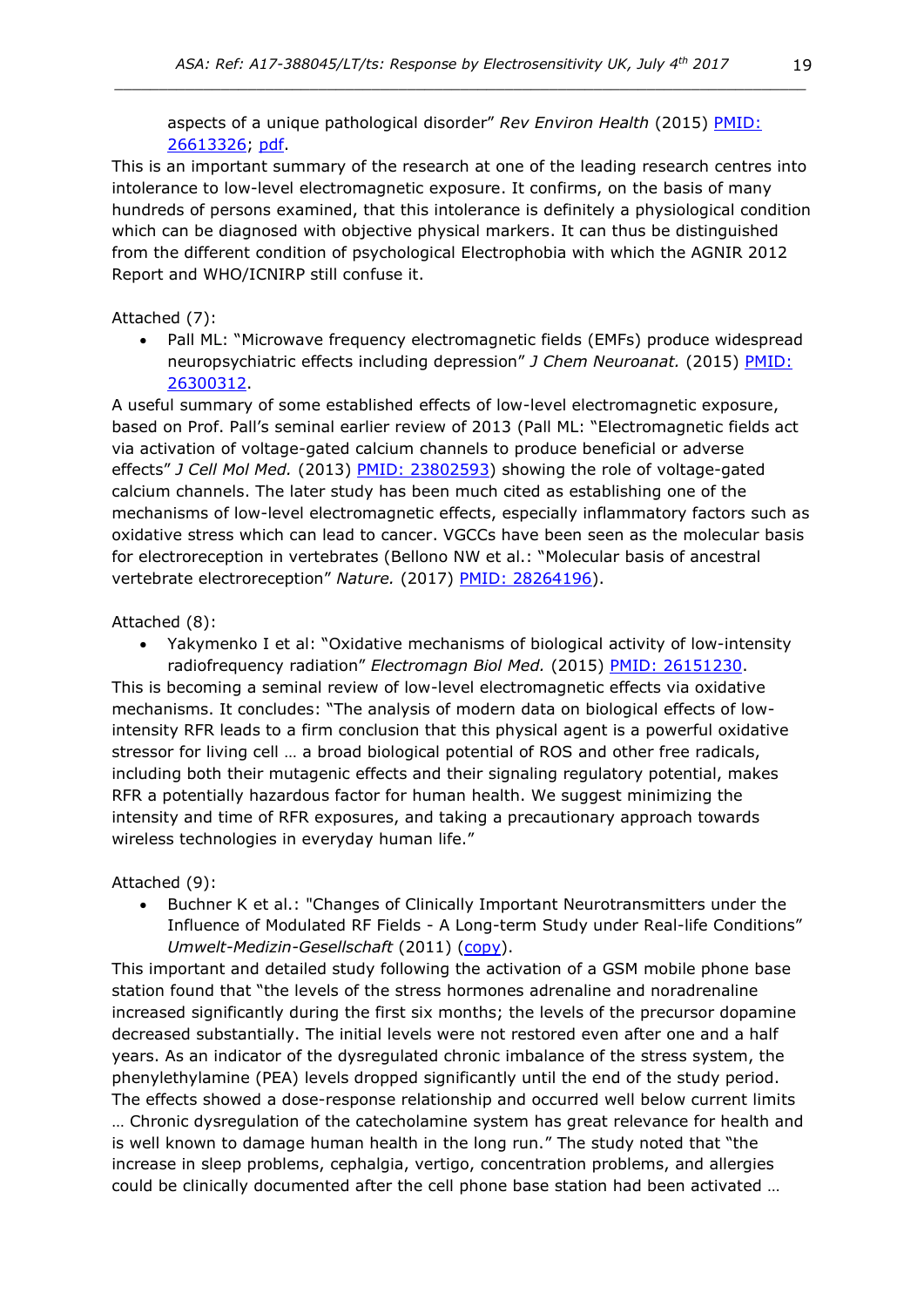Decreased PEA levels can be found in a large portion of ADD/ADHD patients … . As part of the German Mobile Telecommunication Research Programme … the data set regarding behavioral problems showed a significant increased risk for both adolescents (OR: 3.7, 95%-CI: 1.6-8.4) and also children (OR: 2.9, 95%-CI: 1.4-5.9) in the highest exposure group (Thomas S et al.: "Exposure to radio-frequency electromagnetic fields and behavioural problems in Bavarian children and adolescents" *Eur J Epidemiol.* (2010) [PMID: 19960235](https://www.ncbi.nlm.nih.gov/pubmed/19960235))."

## Attached (10):

• Marshall TG et al.: "Electrosmog and autoimmune disease" *Immunol Res.* (2016) [PMID: 27412293.](http://www.ncbi.nlm.nih.gov/pubmed/27412293)

This is a study with far-reaching implications, linking low-level electromagnetic exposure or 'electrosmog' to chronic inflammatory and auto-immune conditions. This suggests that some 40% of adults are sensitive to, and significantly affected by, low-level electromagnetic exposure.

### Attached (11):

• McCarty DE et al.: "Electromagnetic hypersensitivity: evidence for a novel neurological syndrome" *Int J Neurosci.* (2011) [PMID: 21793784.](http://www.ncbi.nlm.nih.gov/pubmed/?term=21793784)

A classic study demonstrating acute conscious sensitivity to low-level electromagnetic exposure.

Attached (12):

• Johansson O et al: "Exacerbation of demyelinating syndrome after exposure to wireless modem with public hotspot" *Electromagn Biol Med.* (2016) PMID: [27355805.](http://www.ncbi.nlm.nih.gov/pubmed/27355805)

Demyelination from West Nile virus was here related to conscious intolerance of lowlevel electromagnetic exposure from wireless modems 11 years later.

#### Attached (13):

• Dieudonne M: "Does electromagnetic hypersensitivity originate from nocebo responses? Indications from a qualitative study" *Bioelectromagnetics* (2016) PMID: [26369906.](http://www.ncbi.nlm.nih.gov/pubmed/26369906)

This study of 40 EHS persons shows that most people experience intolerance symptoms before perceiving their origin, indicating that in most cases intolerance is physiological and not Electrophobia or a psychological 'Nocebo' conditioned effect. This refutes the invalid hypothesis often proposed by the series of studies in about 2005-10 at King's College London Institute of Psychiatry and Essex University. These were financed by the wireless industry and government but they failed to screen subjects before testing for whether and in what precise way they were intolerant of low-level electromagnetic exposure, and they then averaged the results. This hid the high positive scores of those who were intolerant and reacted consciously on a given occasion. The testers then claimed, invalidly it can now be seen, that, since they had been unable to find a link under these particular parameters, the condition must be a psychological Nocebo effect and not the physical condition it has been shown to be in more appropriate tests. In fact the Essex and King's tests did not ascertain whether the participants had appropriate prior conditioning, a necessary aspect of a Nocebo effect. The Dieudonne study shows that in most cases there is no prior conditioning and thus it cannot be a Nocebo effect, just as it cannot be Nocebo for children and animals who also lack prior conditioning.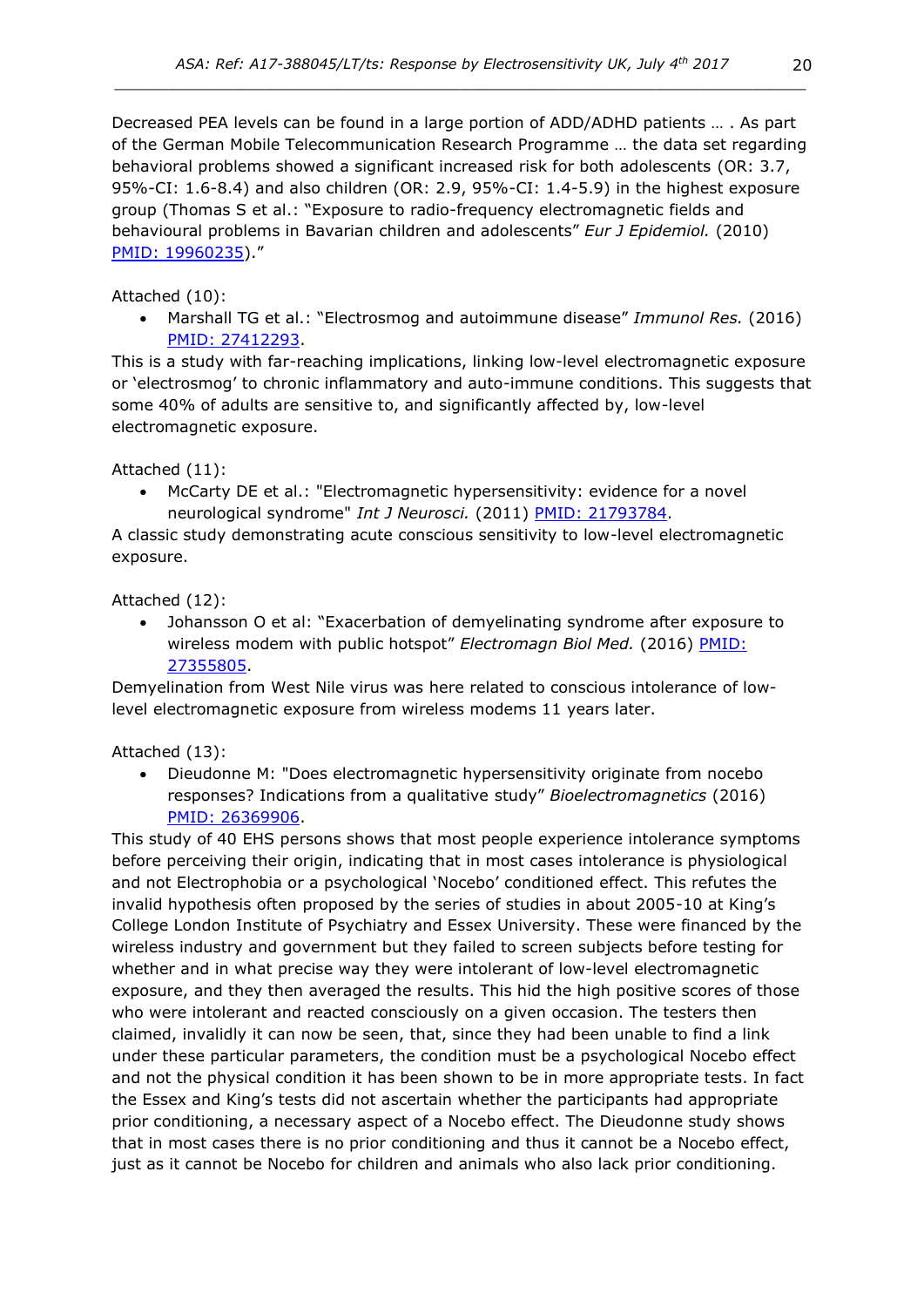Centres specialising in diagnosing people with the real physiological intolerance reckon that about 1% of those with this intolerance are also electrophobic.

[Link:](http://www.ncbi.nlm.nih.gov/pubmed/?term=25478801)

• Lamech F: "Self-Reporting of Symptom Development From Exposure to Radiofrequency Fields of Wireless Smart Meters in Victoria, Australia: A Case Series" *Altern Ther Health Med.* (2014) [PMID: 25478801.](http://www.ncbi.nlm.nih.gov/pubmed/?term=25478801)

A case series of 92 residents in Australia made ill by wireless smart meters.

Attached (14):

• Eger H et al.: "Specific Health Symptoms and Cell Phone Radiation in Selbitz, Bavaria, Germany - Evidence of a Dose-Response Relationship" *Umwelt Medizin Gesellschaft (2010)* [article in trans.](http://www.next-up.org/pdf/Horst_Eger_Manfred_Jahn_Scientific_Health_Symptoms_and_Cell_Phone_Radiation_in_Selbitz_Germany_2010.pdf)

A detailed analysis of symptoms in the general population near a phone mast showing a dose-response relationship.

Attached (15):

• Crumpler S: "MCS and EHS: An Australian Perspective" *Ecopsychology.* (2017) [link.](http://online.liebertpub.com/toc/eco/9/2)

This account covers the misdiagnosis and incarceration of a person with MCS and EHS.

Attached (16):

• Eberle S: "An Underworld Journey: Learning to Cope with Electromagnetic Hypersensitivity" *Ecopsychology.* (2017) [link.](http://online.liebertpub.com/toc/eco/9/2)

This personal account by a psychologist presents the difficulties of living with an environmental intolerance.

## [Link](https://www.emfscientist.org/images/docs/EMF_Scientist_Press_Release_5-1-2015.pdf) to:

## • [International EMF Scientist Appeal \(May 11, 2015\)](https://www.emfscientist.org/images/docs/EMF_Scientist_Press_Release_5-1-2015.pdf)

This represents the majority viewpoint in this area. It is backed by over 200 of the world's leading experts in this field.

The following two studies confirm that both wireless/microwave radiation and ELF is a tumour promoter, and therefore it should be classified as at least a class 2A probable human carcinogen. See also Study Attached (1) for evidence that now requires wireless RF/microwave radiation to be classified as a class 1 certain human carcinogen.

- Lerchl A et al: "Tumor promotion by exposure to radiofrequency electromagnetic fields below exposure limits for humans" *Biochem Biophys Res Commun.* (2015) PMID: [25749340.](http://www.ncbi.nlm.nih.gov/pubmed/25749340)
- Sofftitti M et al: "Life-span exposure to sinusoidal-50 Hz magnetic field and acute low-dose γ radiation induce carcinogenic effects in Sprague-Dawley rats" *Int J Radiat Biol.* (2016) PMID: [26894944.](http://www.ncbi.nlm.nih.gov/pubmed/26894944)

[Link](http://biorxiv.org/content/early/2016/05/26/055699) to:

• Wyde M et al, "Report of Partial findings from the National Toxicology Program Carcinogenesis Studies of Cell Phone Radiofrequency Radiation in Hsd: Sprague Dawley® SD rats (Whole Body Exposure)" [bioRxiv.](http://biorxiv.org/content/early/2016/05/26/055699) (2016).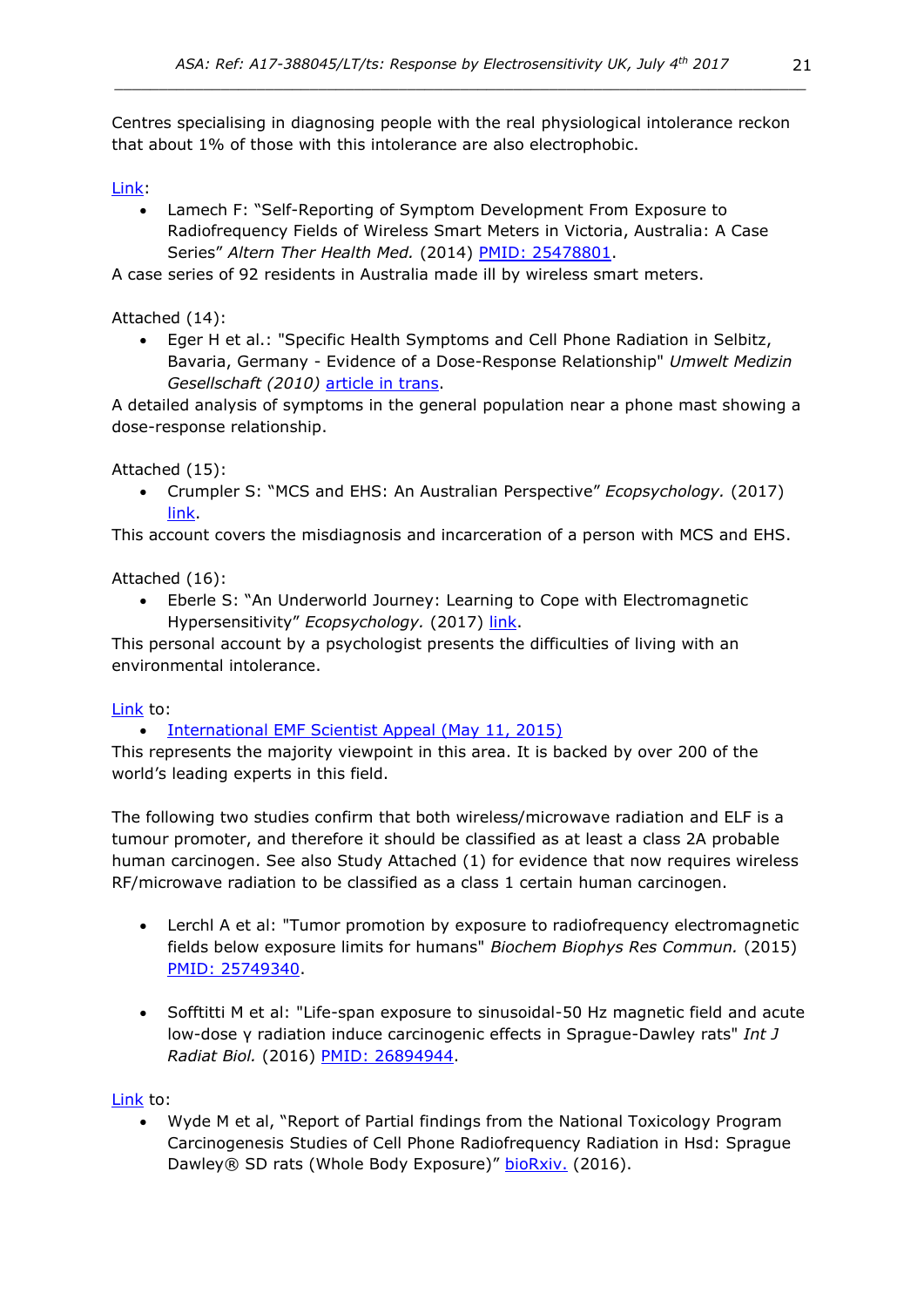This preliminary report from the NTP \$25m 'gold standard' study confirms that low-level electromagnetic radiation is a carcinogen. It was issued early to enable governments and regulators to make immediate changes to exposure guidelines and to warn the general public about the dangers. In cases where this has not happened, the issue of responsibility and liability for wilful negligence for failing to warn or safeguard the general public could be relevant.

### **References, additional:**

Some outcomes associated with low-level electromagnetic exposure and supporting first studies with dates:

- Alzheimer's disease  $(2009)^{14}$
- Amyotrophic lateral sclerosis (ALS) or Motor Neuron Disease (1986)<sup>15</sup>
- Blood-brain barrier leakage  $(1974)^{16}$
- Brain tumours, glioblastoma  $(1991)^{17}$
- Brain tumours, glioma etc. from mobiles  $(2009)^{18}$
- Depression, suicide  $(1979)^{19}$
- DNA damage  $(1995)^{20}$
- Electrosensitivity, EHS (1932, 1964)<sup>21</sup>
- Leukaemia, adult  $(1982)^{22}$
- Leukaemia, childhood (1979)<sup>23</sup>
- Leukaemia, acute myeloid  $(1982)^{24}$
- Microwave hearing, tinnitus  $(1962)^{25}$
- Tumour promotion  $(2009)^{26}$

<sup>18</sup> Hardell L et al: "Epidemiological evidence for an association between use of wireless phones and tumor diseases" *Pathophysiology* (2009) [PMID: 19268551.](http://www.ncbi.nlm.nih.gov/pubmed/19268551)

<sup>19</sup> Reichmanis M et al: "Relation between suicide and the electromagnetic field of overhead power lines" *Physiol Chem Phys.* (1979) [PMID: 542502.](http://www.ncbi.nlm.nih.gov/pubmed/542502)

<sup>&</sup>lt;sup>14</sup> Huss A et al: "Residence near power lines and mortality from neurodegenerative diseases: longitudinal study of the Swiss population" Am J Epidemiol. (2009) [PMID: 18990717.](http://www.ncbi.nlm.nih.gov/pubmed/?term=18990717)

<sup>15</sup> Deapen DM et al.: "A case-control study of amyotrophic lateral sclerosis" *Am J Epidemiol.* (1986) [PMID:](https://www.ncbi.nlm.nih.gov/pubmed/3962963)  [3962963.](https://www.ncbi.nlm.nih.gov/pubmed/3962963)

 $16$  Frey AH: "Differential biologic effects of pulsed and continuous electromagnetic fields and mechanisms of effect" *Ann N Y Acad Sci.* (1974) [PMID: 4613239.](http://www.ncbi.nlm.nih.gov/pubmed/4613239)

<sup>17</sup> Törnqvist S et al.: "Incidence of leukaemia and brain tumours in some "electrical occupations"" *Br J Ind Med.* (1991) [PMID: 1911402.](https://www.ncbi.nlm.nih.gov/pubmed/1911402)

 $20$  Lai H et al.: "Acute low-intensity microwave exposure increases DNA single-strand breaks in rat brain cells" *Bioelectromagnetics.* (1995) [PMID: 7677797.](https://www.ncbi.nlm.nih.gov/pubmed/7677797)

<sup>21</sup> Schliephake E: "Arbeitsgebiete auf dem Kurzwellengebiet" ["Fields of the Short-wave region"] *Dtsch Med Wochenschr.* (1932); Czerski P et al: "Przypadek 'choroby mikrofalowej'" [A case of 'Microwave Sickness'] *Medycyna Pracy* (1964), etc.

<sup>22</sup> Milham S Jr "Mortality from leukemia in workers exposed to electrical and magnetic fields" *N Engl J Med.* (1982) [PMID: 7088076;](https://www.ncbi.nlm.nih.gov/pubmed/7088076) [abstract.](https://www.cabdirect.org/cabdirect/abstract/19832700364)

<sup>&</sup>lt;sup>23</sup> Wertheimer N et al: "Electrical wiring configurations and childhood cancer" Am J Epidemiol. (1979) PMID: [453167.](http://www.ncbi.nlm.nih.gov/pubmed/453167)

<sup>&</sup>lt;sup>24</sup> Wright WE et al.: "Leukaemia in workers exposed to electrical and magnetic fields" Lancet. (1982) PMID: [6128476.](https://www.ncbi.nlm.nih.gov/pubmed/6128476)

<sup>25</sup> Frey AH: "Human auditory system response to modulated electromagnetic energy" *J Appl Physiol* (1962) [PMID: 13895081.](http://www.ncbi.nlm.nih.gov/pubmed/?term=13895081)

<sup>&</sup>lt;sup>26</sup> Lerchl A et al: "Tumor promotion by exposure to radiofrequency electromagnetic fields below exposure limits for humans" *Biochem Biophys Res Commun.* (2015) PMID: [25749340;](http://www.ncbi.nlm.nih.gov/pubmed/25749340)

Sofftitti M et al: "Life-span exposure to sinusoidal-50 Hz magnetic field and acute low-dose γ radiation induce carcinogenic effects in Sprague-Dawley rats" *Int J Radiat Biol* (2016) PMID: [26894944.](http://www.ncbi.nlm.nih.gov/pubmed/26894944)